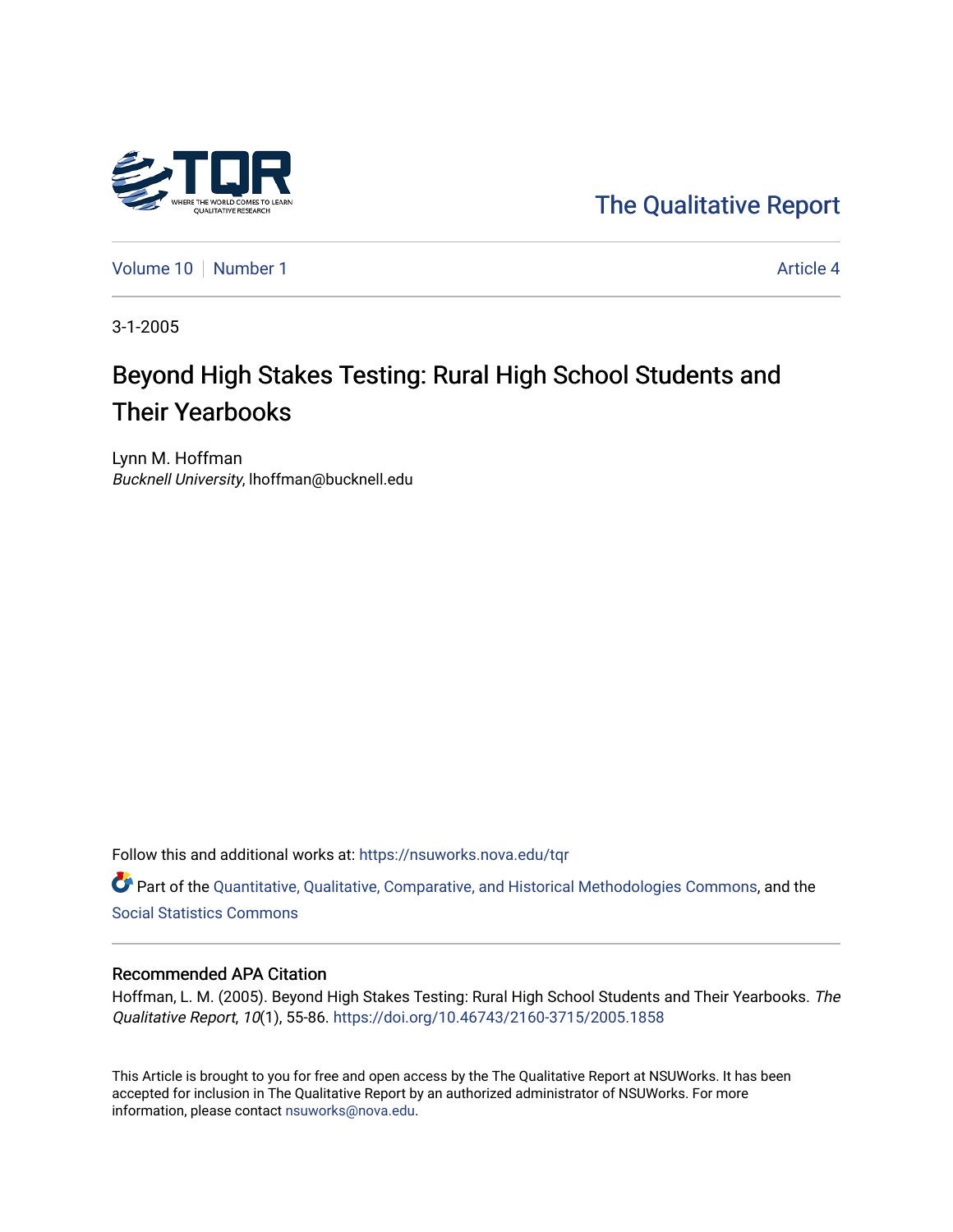

## Beyond High Stakes Testing: Rural High School Students and Their Yearbooks

## Abstract

I conducted surveys, focus group interviews, and analyzed the yearbooks of fifty four yearbook students from five rural high schools to investigate students process of yearbook construction and to determine what was meaningful and memorable to them throughout their high school experience. Changs (1992) construct of an adolescent ethos, including the elements of getting along with everyone, being involved, and being independent, provided a conceptual framework, and was affirmed by students responses. References to rites of passage and intensification embedded in the high school program as described by Burnett (1969) confirmed these students perceptions of high school as a four year passage experience.

## Keywords

Adolescence, Rites of Passage, Ethos, High School, Rural Schools, and Yearbooks

## Creative Commons License



This work is licensed under a [Creative Commons Attribution-Noncommercial-Share Alike 4.0 License](https://creativecommons.org/licenses/by-nc-sa/4.0/).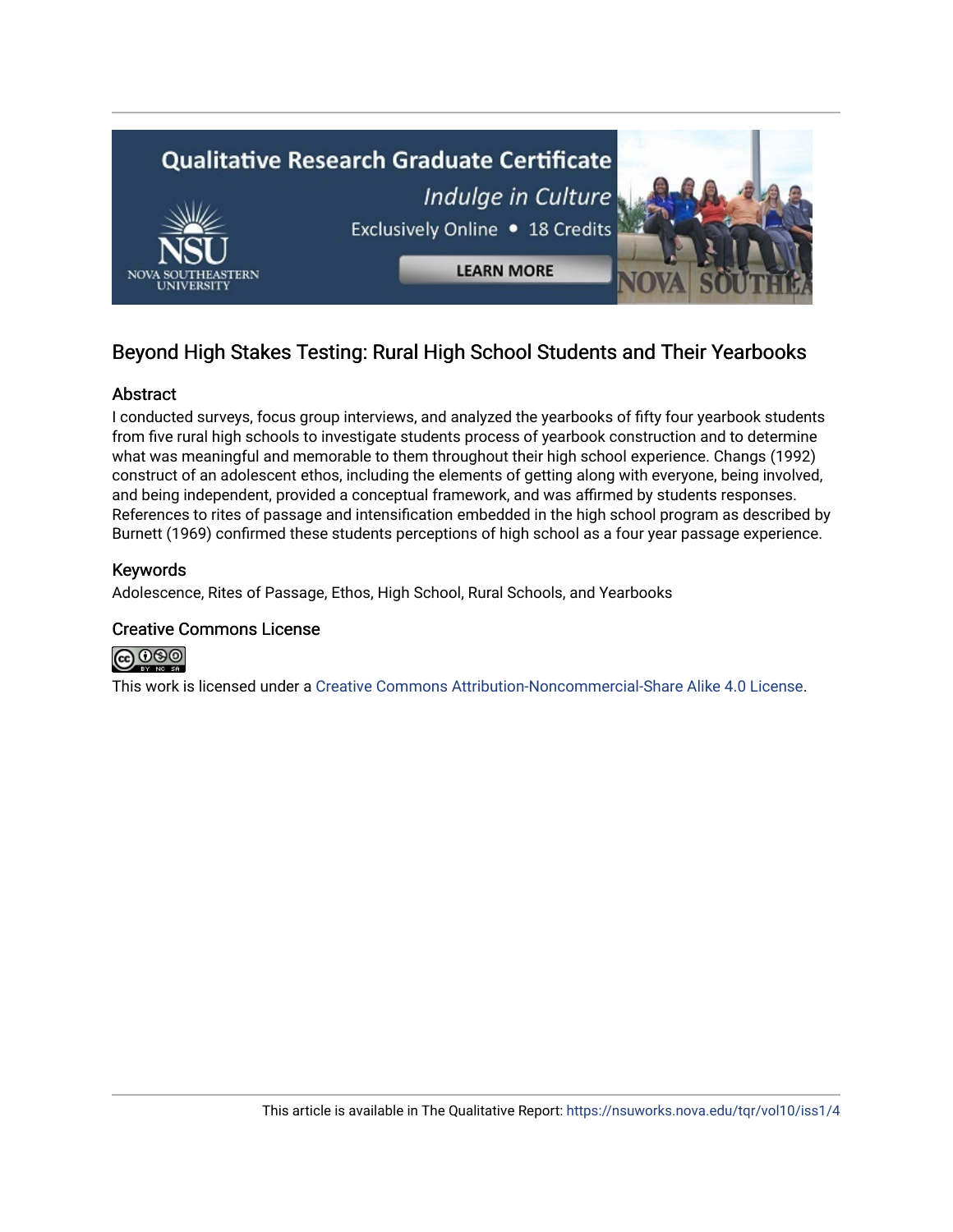## **Beyond High Stakes Testing: Rural High School Students and Their Yearbooks**

## **Lynn M. Hoffman**

Bucknell University, Lewisburg, PA

*I conducted surveys, focus group interviews, and analyzed the yearbooks of fifty four yearbook students from five rural high schools to investigate students' process of yearbook construction and to determine what was meaningful and memorable to them throughout their high school experience. Chang's (1992) construct of an adolescent ethos, including the elements of getting along with everyone, being involved, and being independent, provided a conceptual framework, and was affirmed by students' responses. References to rites of passage and intensification embedded in the high school program as described by Burnett (1969) confirmed these students' perceptions of high school as a four year passage experience. Key Words: Adolescence, Rites of Passage, Ethos, High School, Rural Schools, and Yearbooks* 

"Academic excellence doesn't equal human excellence" (Heath 1994, p. 112).

"Through Girl Scouts, a part time job, music, and many extracurriculars, I learned time management skills, people skills, and all the important things that schools skip over."

(Jennifer Bunch, as a first year university student in a social foundations class)

What is the purpose of high school? Even before reports such as *A Nation At Risk* (National Commission on Excellence in Education, 1983) and continuing with the more recent *Raising Our Sights: No High School Senior Left Behind* (National Commission on the High School Senior Year, 2001), policy makers, business leaders, and academicians have expressed concern and dismay about the desultory qualifications and abilities exhibited by high school graduates nationwide (Kleibard, 1995). In spite of the dramatic changes in the national and international landscape that have occurred over the last fifty years, and the public lament that high schools are ineffective (Giella & Standfill, 1996), most Americans could enter their local high school and recognize the sights, sounds, procedures and events, or "the grammar of schooling" as virtually identical to their own, even if their tenth, twenty-fifth, or fiftieth high school reunion is, but a memory (Sizer, 1992b; Tyack & Cuban, 1995). How, in spite of constant and consistent demands for restructuring and revamping, does high school continue on, virtually undisturbed?

Adults who create the mission statements, determine curriculum, teach content, and manage the day-to-day workings of the school will inevitably identify high school as a primarily academic institution with emphasis on student learning and achievement (Goodlad, 1984; National Association of Secondary Principals, 2004; Powell, Farrar, & Cohen, 1985; Sizer, 1992a; Sizer, 1992b). School leaders operating in the shadow of the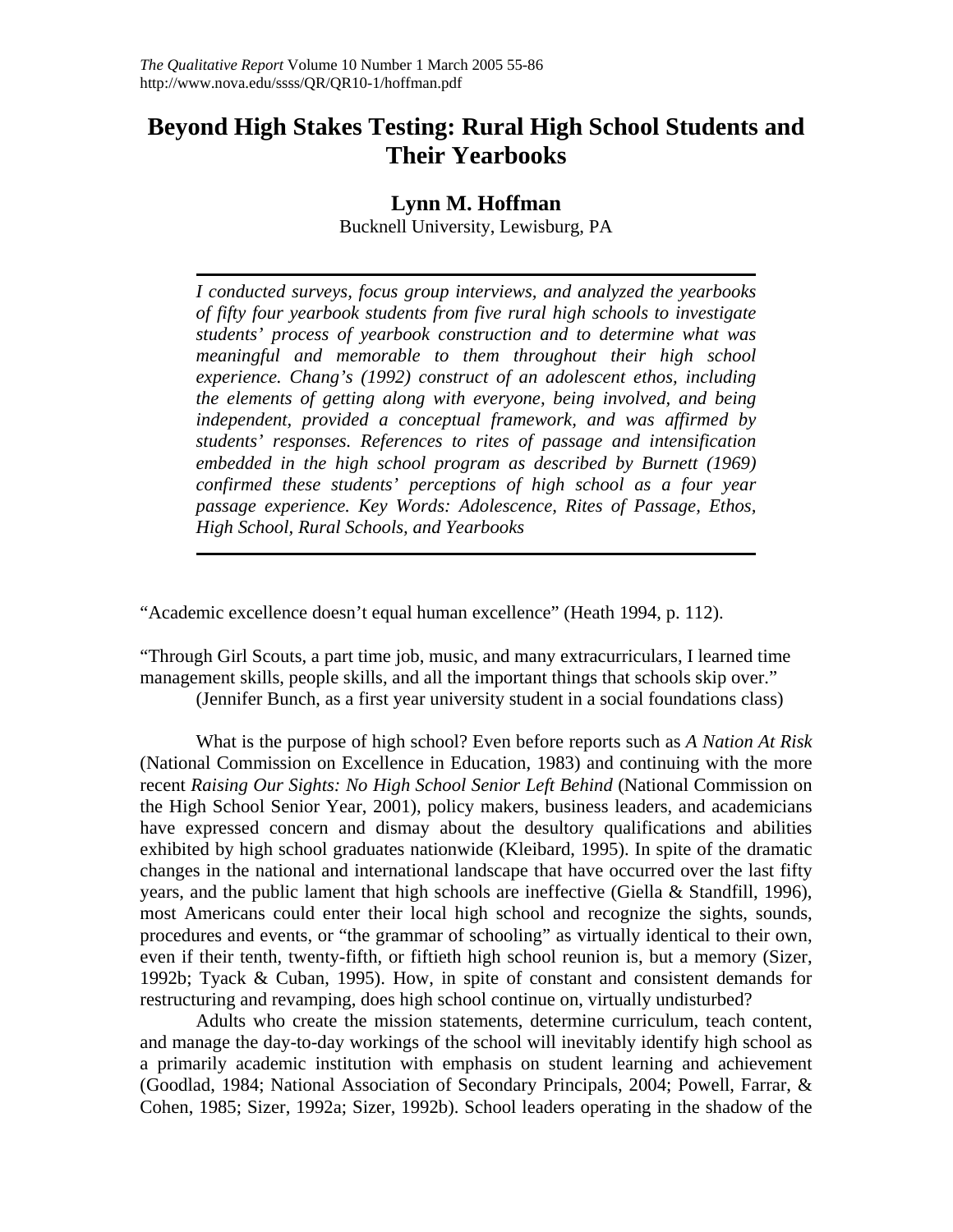specifications of the No Child Left Behind Act (2002), concerned about their students' performance on an array of state and national tests, ponder their students' academic achievement as never before. However, in spite of the best efforts of adults to promote student academic challenge and achievement, adolescents have consistently demonstrated that their focus is on issues other than the academic ones (Hollingshead, 1975; Lynd  $\&$ Lynd, 1929; Peshkin, 1978). In their ethnographic account of the Coalition of Essential Schools, modeled after a school reform initiative designed by Ted Sizer (Muncy & McQuillan, 1996), muse that helping students learn to use their minds well seems a reasonable high school goal, yet, "… in practice, making an 'intellectual focus' a school's top priority has proven difficult" (p. 289).

## **The Value of Adolescents' Perspective and Interpretation**

Goodlad (1984), noting the strength of a unique adolescent culture in the United States, wondered, "why we have taken so little practical account" of its relevance to school program design and implementation (p. 75). In a review of chapters on learning, school improvement, and school leadership in the second edition of the *Handbook on Educational Administration* Levin (1999) ponders the absence of students' voices in discussions about high school improvement and reform, noting that "where they do appear, they are still treated as objects of policy, not as actors whose volition is critical to the work of the schools" (p. 546). While research reports and position papers describing faults and limitations of high school from an adult perspective continue to accumulate, I am interested in developing a more complete understanding of the true purpose of high school, not according to the employers, academicians, or politicians who lament its ineffectiveness and wasted time, but according to the students who experience it. Along with Lightfoot (1983), I suggest that rather than "asking what is missing, wrong, or incomplete," we devote attention to "what is happening or even what is good" (p. 313). In a review of Amy Best's *Prom Night: Youth Schools and Popular Culture*, Bills and Geddes (2002) note that "much of what is important about the experience of American schooling has curiously failed to arrive on the research agenda of the sociology of the education community" (p. 1). In fact, many rituals and practices that are central to the lives of adolescents are perceived as inconsequential to the schooling landscape, failing "to merit much serious attention" (p. 1). In addition, high school is usually described primarily in terms of its effect on the adolescents who attend it. However, as Peshkin (1978) noted, "There is more to schooling than meets the eyes of teachers, legislators, and academics" (p. 208). A rural high school, in addition to educating students, serves as "a piece of the local social structure, it is often the hub that holds the community together" (Nachtigal, 1982, p. 11).

## **Purpose of the Study**

During my own prior experience as a suburban middle and high school teacher, assistant principal, principal, and a parent of adolescents, I am often puzzled over students' lack of engagement in their academic work. I also observed their willingness to pour endless amount of time and energy into extracurricular school activities or events unconnected to school. In a prior study of suburban high school yearbook students and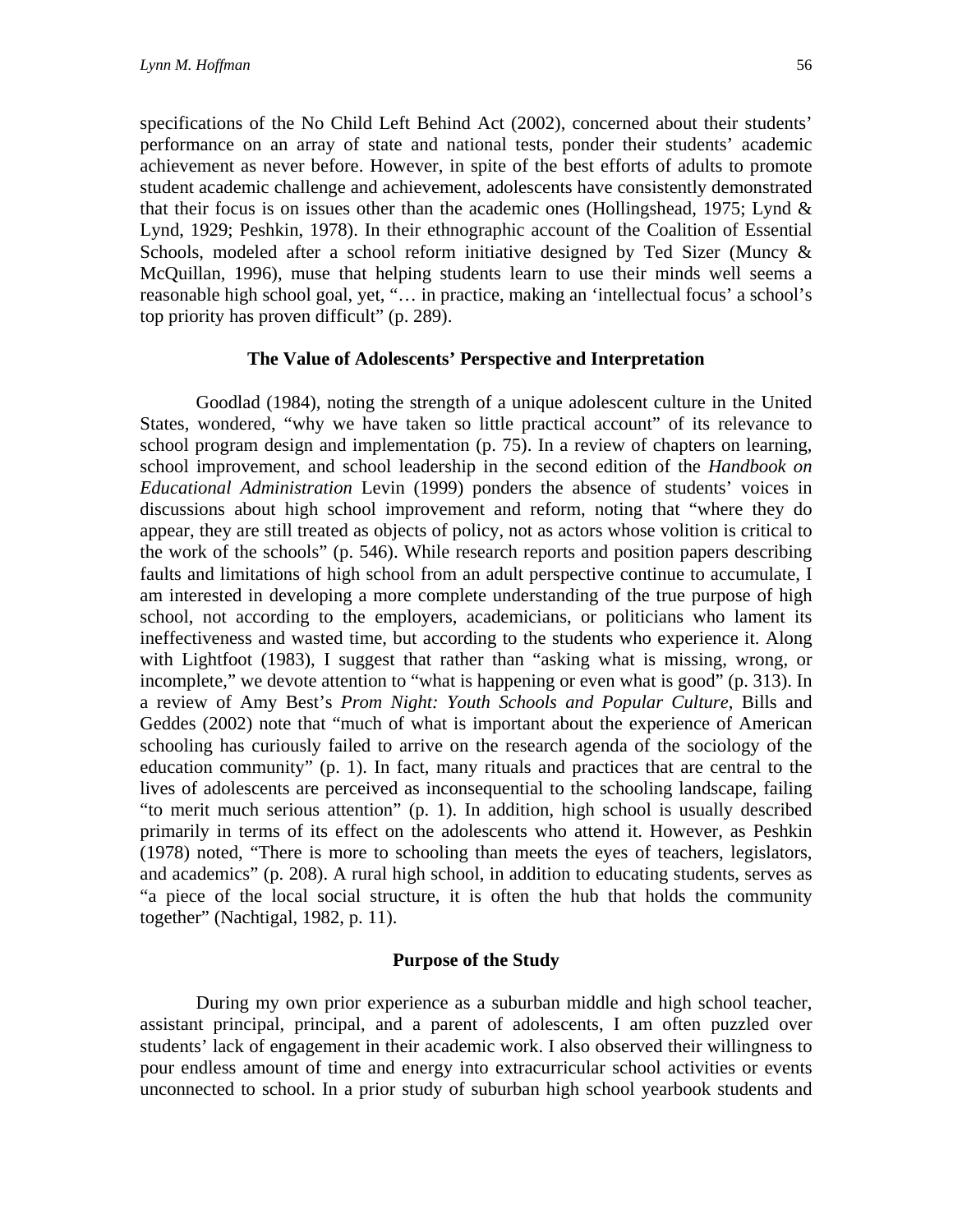their yearbooks designed to investigate this inconsistency (Hoffman, 2002), I discovered that Chang's (1992) expression of an adolescent ethos, developed through her ethnographic study of a rural high school in Oregon, provided a useful framework for organizing the thoughts and written comments of the suburban students in my study. Chang (1992) used Kroeber's (in Bock, 1979) definition of ethos which "deals with qualities that pervade the whole culture" and includes "the direction in which the culture is oriented, the thing it aims at, prizes and endorses, and more or less achieves" (p. 272). Grant (1988) suggests that it is "a sharing of attitudes, values, and beliefs that bond disparate individuals into a community."

Chang's (1992) ethos elements include getting along with everyone, getting involved, and being independent. Getting along with everyone, especially peers, consumes students' time and energy. It means maintaining positive relationships with other students, regardless of differences and avoiding conflict. It requires impression management (Goffman, 1959), the maintenance of a positive reputation, and the avoidance of activities that might cause others to label one as anti-social or as a member of an undesirable group. Getting involved means constant activity and busyness that is encouraged before, during, and after school. Students are actively doing something physically, mentally, or socially during almost every waking moment, often resulting in stress. Being independent presents an ongoing struggle for adolescents. It means acting like an adult and being treated like one. Students perceive independence as something they need to earn through responsible behavior. Independence means reducing dependency upon adults and instead increasingly looking toward peers for assistance and advice. Chang (1992) identified markers of independence that encouraged students to feel that they were making progress toward independence. They included such events as successfully and responsibly driving, working at part time jobs, and moving away from home.

Throughout my discussions with yearbook staffers in suburban schools, students frequently mentioned traditional, special events such as homecoming dances and proms as their most memorable events. Their coverage consumes large portions of students' yearbooks. In addition, students described, in interviews and in their yearbooks, how they moved from one grade to the next, each with its own unique customs, events, and responsibilities. Burnett's (1969) conception of high school as a four year rite of passage experience helped me make sense of students' repeated references, orally and in their yearbooks, to the experiences they described. According to her framework, many of the special events that occurred annually could be described as intensification rites embedded in the overall four year passage rite.

Moore and Myerhoff (1977) define rites of passage as "dramatic, complex and symbolic" ceremonies that often have multiple meanings and signify more than what they appear to on the surface (p. 5). Building upon the work of Turner (1982) and Van Gennep (1908/1960), Burnett (1969) describes high school rites of passage as ceremonies that occur at individuals' crisis points. These ceremonies give students opportunities to practice behaving in new and different ways, more grown up ways. Examples of rites of passage are: freshmen orientation, baccalaureate, graduation, the alumni banquet, and the senior trip. In addition, Burnett characterizes the high school experience as an overarching four-year rite of passage cycle and experience. Students grow in prestige, power, and responsibility as they move from freshman to senior status.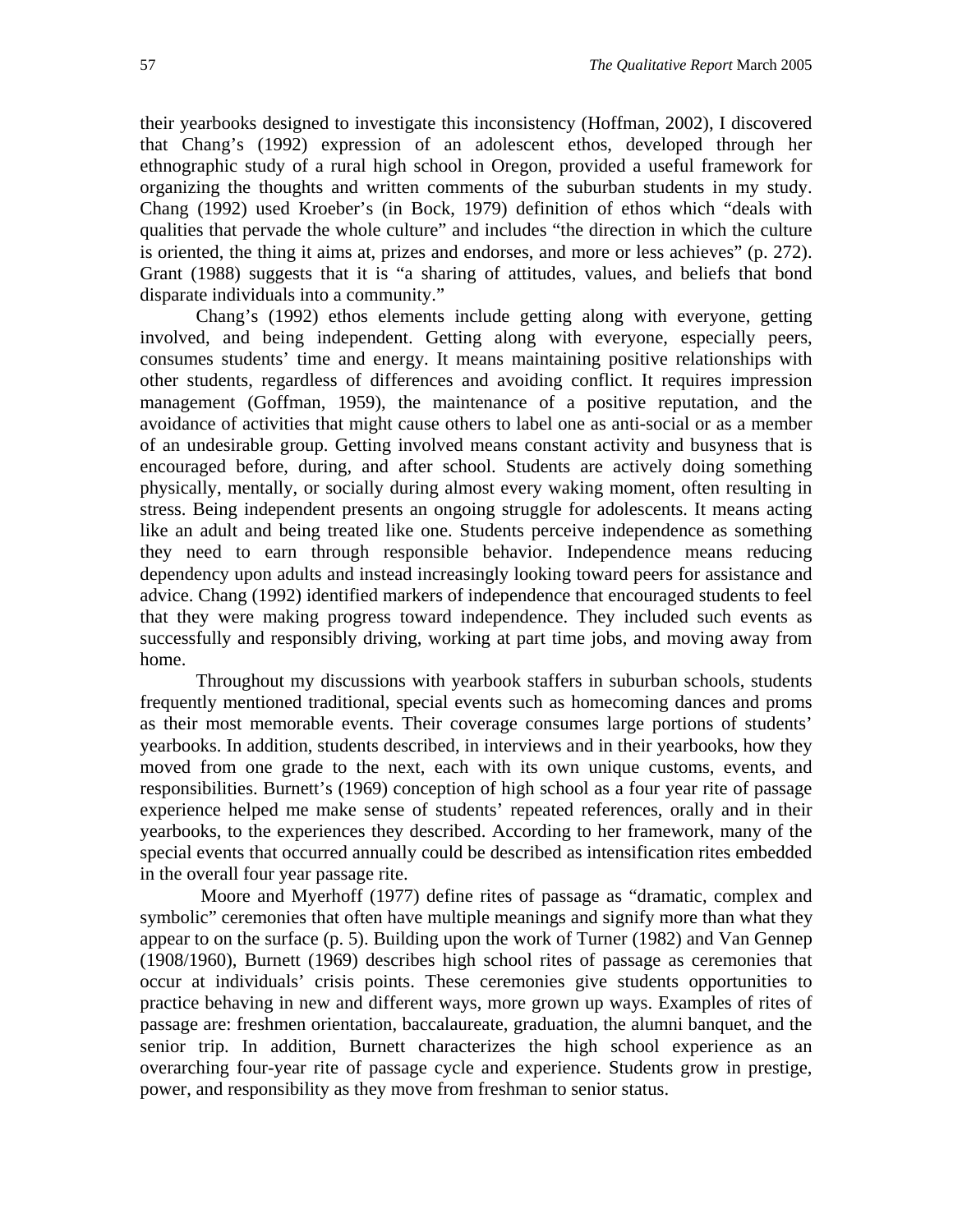While rites of passage are organized around individuals, rites of intensification are centered around groups (Chapple & Coon, 1942). Burnett (1969) describes high school rites of intensification as ways to restore interactive balance to groups faced with a change in conditions. Intensification rites, such as pep rallies and homecoming activities, help students to transition from one environment to another, usually as a class. Burnett notes that these rites of intensification provided students with practice in interacting with others in "ritualized, traditional patterns of action and interdependencies" (p. 7).

As a new arrival to rural central Pennsylvania as a member of the education department of a small university, I am curious to learn more about the secondary schools that surround the university and the students within them. My new responsibilities include preparing local aspiring administrators and supervisors for their administrative certification and working with cooperating teachers in surrounding schools to provide student teaching opportunities for our aspiring teachers. How would these schools and these students compare with the suburban examples I knew and studied from my previous life? Would rural students articulate a similar affiliation with Chang's (1992) ethos elements? Would contemporary rural students recognize high school as the four-year rite of passage described by Burnett (1969) so many years ago? Would school programs and memorable experiences be similar? Understanding these students would satisfy my curiosity about their nature, provide additional support (or not) for the frameworks developed by Chang and Burnett, and help me to prepare their future teachers and administrators more effectively.

Through this study of yearbook students in five rural high schools in Pennsylvania, I sought to continue to explore the apparent disconnect between many adults' expectations of high school as a primarily academic experience and the perceptions of the students who attend them. The purpose of this study was to investigate what these rural adolescents are trying to accomplish and how they use their high school experiences, including academic work and extracurricular activities, to meet their goals. Using the adolescent ethos elements uncovered by Chang (1992) in her ethnographic study of a rural high school in Oregon as a guide for this study, I looked for evidence that these students also subscribe to the importance of being involved, getting along with everyone, and being independent. What other elements might be uncovered in the construction of an adolescent ethos for these rural students?

Being independent, a pervasive adolescent ethos element described by Chang (1992), implies a process that adolescents undergo that reflects their quest for independence. Burnett's (1969) description of high school as a four- year rite of passage experience, including specific activities and events that are themselves discrete rites of passage and intensification, provide the language to describe how this passage from childhood to adult status is accomplished within the high school environment. Questions that framed this inquiry are

- 1. How do these rural high school yearbook students articulate their ethos elements? Do they reflect Chang's (1992) ethos elements of being involved, getting along with everyone, and being independent?
- 2. What do these students perceive to be the essence of their high school experience?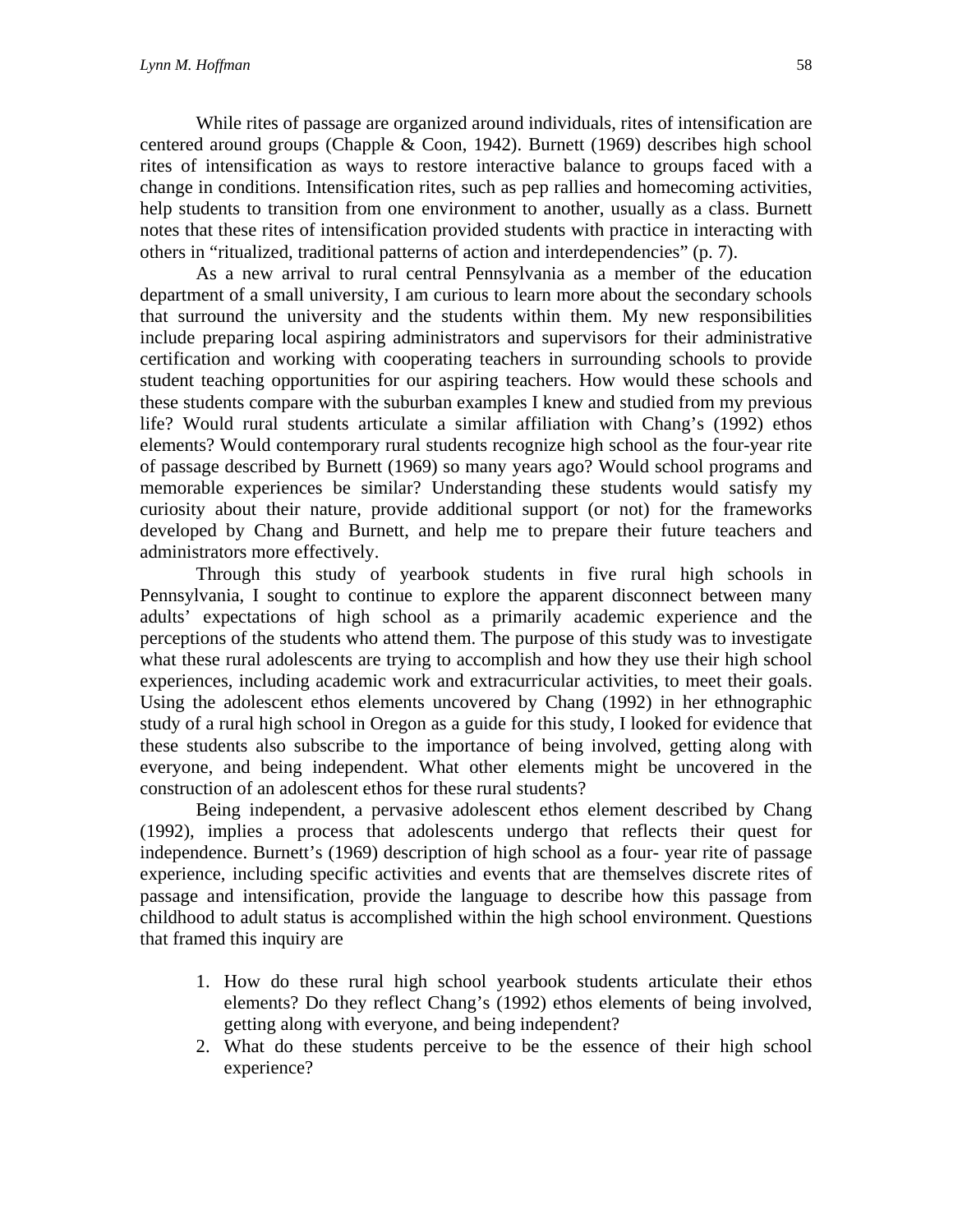3. How are rites of passage and intensification elements presented in students' yearbooks? Will students articulate and demonstrate their understanding of high school as a rite of passage experience?

#### **Yearbook Students as Unique Informants**

Yearbook students are uniquely qualified to comment on their high school events and experiences. They research students and little known organizations, obscure academic programs, and adult perspectives to provide the inclusive coverage the yearbook demands. As a result of their own academic and extra-curricular experiences and participation, along with their year's work of identifying, interviewing, photographing, and writing about unfamiliar teachers, programs, clubs, and other organizations, yearbook students are well- informed and knowledgeable about their school and its programs. These students often demonstrate specialized knowledge and insight characteristic of elite respondents (Marshall & Rossman, 1989). Like Chang (1992), I believe that "adolescents are able to talk about their own culture; the reality they present in their own voices is more valuable than the reality constructed solely by researchers" (p. 42).

## **The High School Yearbook**

The high school yearbook functions concurrently as a one year historical record of students' high school experiences, as a memory book, as a reference source, as a public relations tool for the high school within the larger community, and as an educational tool for the students who produce it (Clark, Gerrity, Heth, & Jack, 1991; Foreman, 1989; Savedge, 1985). The high school yearbook is a piece of material culture, a physical object or artifact that can be used as a piece of data, through which a researcher might work to interpret "past and present human activity" (Schlereth, 1985, p. 6). In addition, it is a piece of documentary evidence. Bronner (as cited in Schlereth) suggests, "The researcher imagines the artifact as a mirror of culture, a code from which the researcher can infer beliefs, attitudes, and values" (p. 131). The yearbook is at once an artifact and a piece of documentary evidence. It is an example of "resources that can be considered as being both effects and causes in history" (Schlereth, 1985, p. 17). The high school yearbook records the history of the institution while representing a traditional piece of school culture (Akers, Ender, & Schaub, 1999). In response to criticism of a yearbook's coverage of a high school's drug and alcohol problem, the president of Sigma Delta Chi, the Society of Professional Journalists, noted that today's yearbook is "no longer a hardbound puff book, or sugar coated public relations tool, or an extra trip down a rosepetal covered memory lane" (Prentice, 1980, p. 13). The yearbook is meant to be a "news medium" that creates a special obligation to report the year's events with integrity (p. 13).

#### **Participant Description and Methodology**

Well- versed in how to gain access to yearbook classes in suburban schools through my prior experiences as teacher, administrator, and researcher, I noted initial differences immediately between the operation of large suburban and small rural schools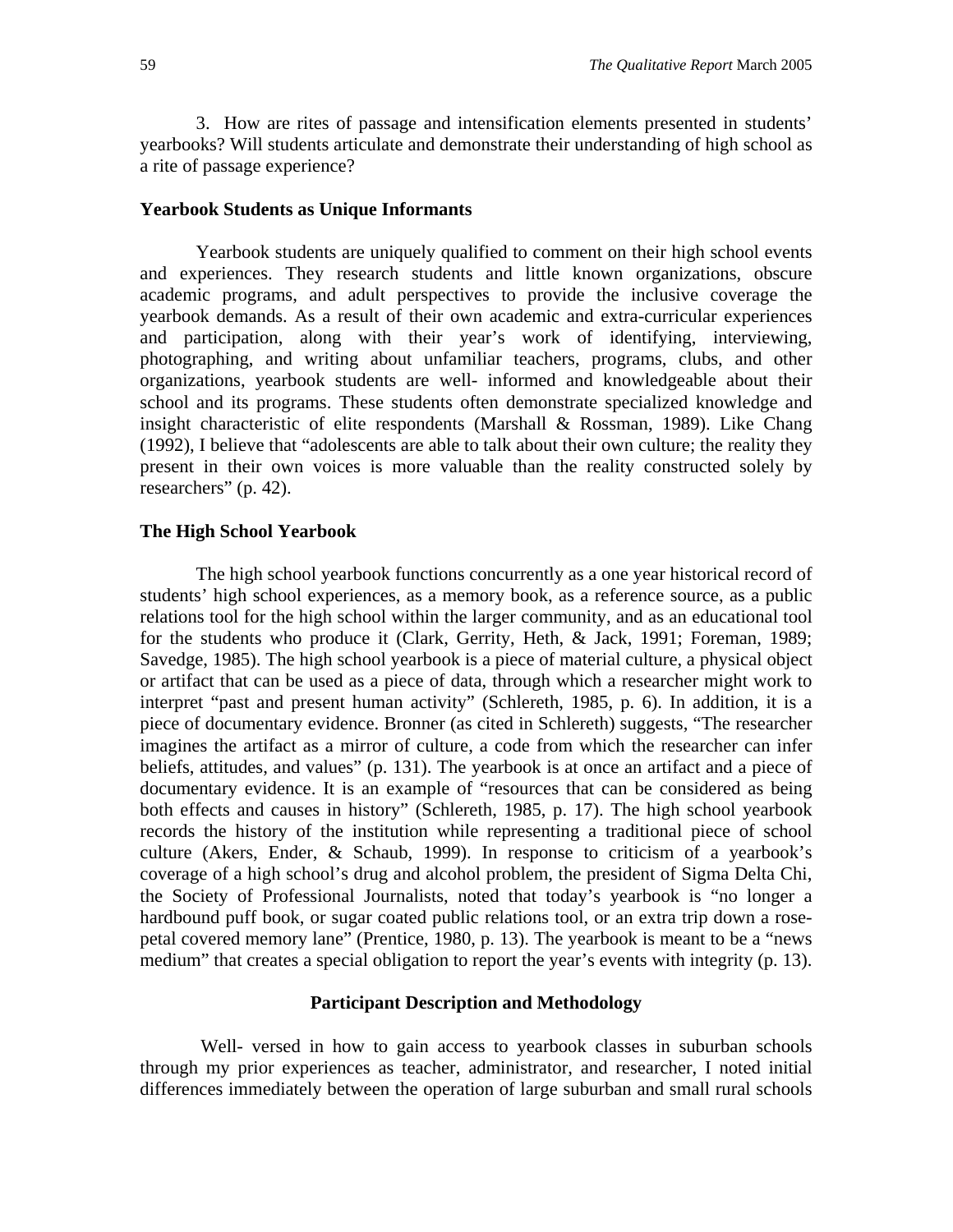as I sought access to them. As a newcomer to this rural area, I located six rural school districts physically surrounding the university. I learned that the university had placed student teachers in all of these districts at some time in the past, although only four of the six were currently being used for placements. By doing so, I engaged in "purposeful sampling" described by Patton (2002), and based my choice of schools on their rural nature and the presence of a yearbook class or club in each high school (p. 230). I began making school contacts in February to ensure that I would be able to interview students in the spring, after their books would be mostly complete. Superintendents in six selected systems returned my calls within days and based upon our conversation about my study, I was immediately referred to their principals. In two instances, it was actually the superintendent's secretary who referred me to the building principal. The letters I prepared explaining the purpose of my study for superintendents went unsent. Principals were equally responsive to phone calls and cordial, lacking the wariness I had encountered among some suburban building leaders; all the principals could tell me on the spot the name of the teacher who served as their yearbook advisor. To my surprise, two principals could also tell me the names of the student editors of their yearbooks that year. All six principals encouraged me to contact the teacher yearbook advisor to set up interview times. They did not seem to consider that teachers would refuse my request.

As a follow up to my phone calls, I sent letters addressed to the principals, to each yearbook advisor the principals named, and to the student editor of each yearbook. The letters described the study I hoped to do and assured anonymity for schools and participants in any future research report. I also contacted the yearbook advisors by phone. All were already aware of me and my desire to interview their students. After interview appointments were scheduled, I delivered letters of introduction for all potential student participants, including informed consent forms to be signed by students and returned to the advisor. Students under 18 required parental permission in addition to their own consent to participate, as stipulated by my university's Institutional Review Board. I also arranged to purchase a yearbook in five of the six schools whose students I expected to interview. At one school, orders had already been taken and there were no extra books published. In gaining access to yearbook classes in these rural schools, I was reminded of Nachtigal's (1982) overview of the characteristics of rural areas, including limited bureaucracy, direct communication, and a reliance on verbal rather than written communication. Perhaps my ease of entry into local schools was also ensured by a combination of my affiliation with a local university where many administrators had earned their credential, our shared background as school administrators, and the perception that the study I proposed was non-threatening.

While initial entry into six high schools went smoothly, glitches in completing the interviews occurred. At Grove, I arrived after a half hour drive with recording equipment and a stack of survey forms at the appointed interview time, only to learn that the advisor completely forgot I was coming. She had not distributed the consent forms I had handdelivered the week before. I concealed my frustration and cheerfully rescheduled an appointment time for the following week, leaving additional consent forms as she sheepishly admitted that she could no longer locate the previous stack I had placed in her office mailbox. To prevent another such incident, I learned to call each advisor and confirm my appointment the day before each scheduled interview. At another school, I excitedly met with the advisor at the appointed time and was led to a room where two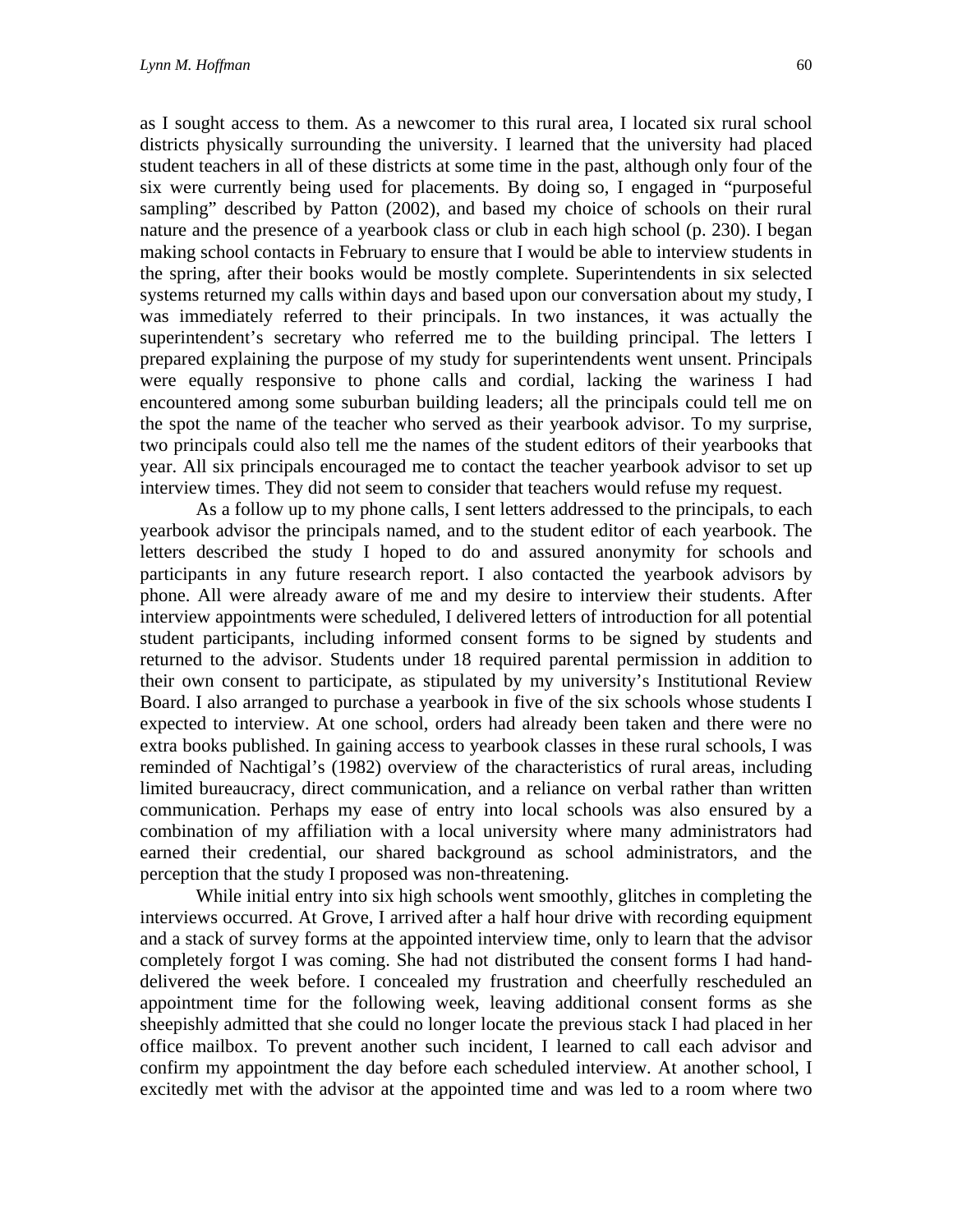sophomores appeared. Apparently, in scheduling the interview, the advisor forgot that the date we set was the last day of school for seniors, and that the seniors had other plans for the afternoon. While I spent an interesting hour interviewing these two students and later received a copy of their yearbook, I decided not to include their interview or their school in my analysis. These students did not appear to have the significant responsibility for producing their book that I typically find in junior and senior members of a yearbook staff. In all, fifty-four students in one yearbook club (Oneida) and four classes from five high schools participated in this inquiry.

The five schools that participated in this study are located in central Pennsylvania, at least an hour or more by car from a metropolitan area. All schools are designated as rural by the Pennsylvania Department of Education, and each school is a part of a small, distinctive community with its own downtown, surrounded by sparsely populated areas. Each community has its own history and unique events, and although they are within a half hour's driving time, the communities are noticeably distinct from one another as described by Howley (1997). Each fall, students decorate the entrances to their towns with hundreds of ribbons in their schools' colors; this colorful display of school spirit for the upcoming football games marks the geographic end of one community and the beginning of the other long into the school year. Two schools, Oneida and Grove, are located in university towns. Information about schools included in this study can be found in Table 1.

Table 1

| Tearbook Class Clab Composition |        |    |             |                               |                         |         |                    |  |
|---------------------------------|--------|----|-------------|-------------------------------|-------------------------|---------|--------------------|--|
| School                          | $N =$  |    | Race        | <b>Sex</b>                    | Grade                   | Program |                    |  |
|                                 |        |    | White Other | МF                            | $\overline{12}$<br>9 10 |         | Honors/GT Standard |  |
| Oneida                          | $7*$   |    |             | $\overline{4}$                | $\overline{4}$          |         |                    |  |
| Valley                          | 24     | 21 |             | -20<br>4                      | 8<br>4<br>66            | 12      |                    |  |
| Harvest                         | 9      |    |             | $\overline{\mathbf{3}}$<br>h. | 63<br>$\theta$          |         |                    |  |
| Grove                           | $6***$ |    |             | $\mathcal{D}$<br>4            | -6<br>$\mathbf{0}$      |         |                    |  |
| Gillette                        | $8**$  |    |             | 8                             |                         |         |                    |  |

*Yearbook Class/Club Composition* 

Note: All values expressed in numbers. Information reported by students.

\* Oneida's yearbook was produced by an after school club.

\*\* The Grove and Gillette journalism classes also produced the school newspaper. Only yearbook students were interviewed for this study.

As promised to superintendents, principals, yearbook advisors, and students, pseudonyms have been created for all the schools in this study.

A mild form of culture shock greeted me as I entered each of the six high schools. My experience told me to expect that high school students would be generally polite and even helpful when I asked for directions to the main office or to a classroom; I was surprised by the number of students who made eye contact and greeted me, a stranger, as I walked the halls, or even initiated conversations with me as I walked through their schools. In the suburban schools I know, an adult can feel unacknowledged and almost invisible, except to other adults. I also noted an overall homogeneity in students' race and dress as I wandered the halls in four of the six schools, with denim being a part of almost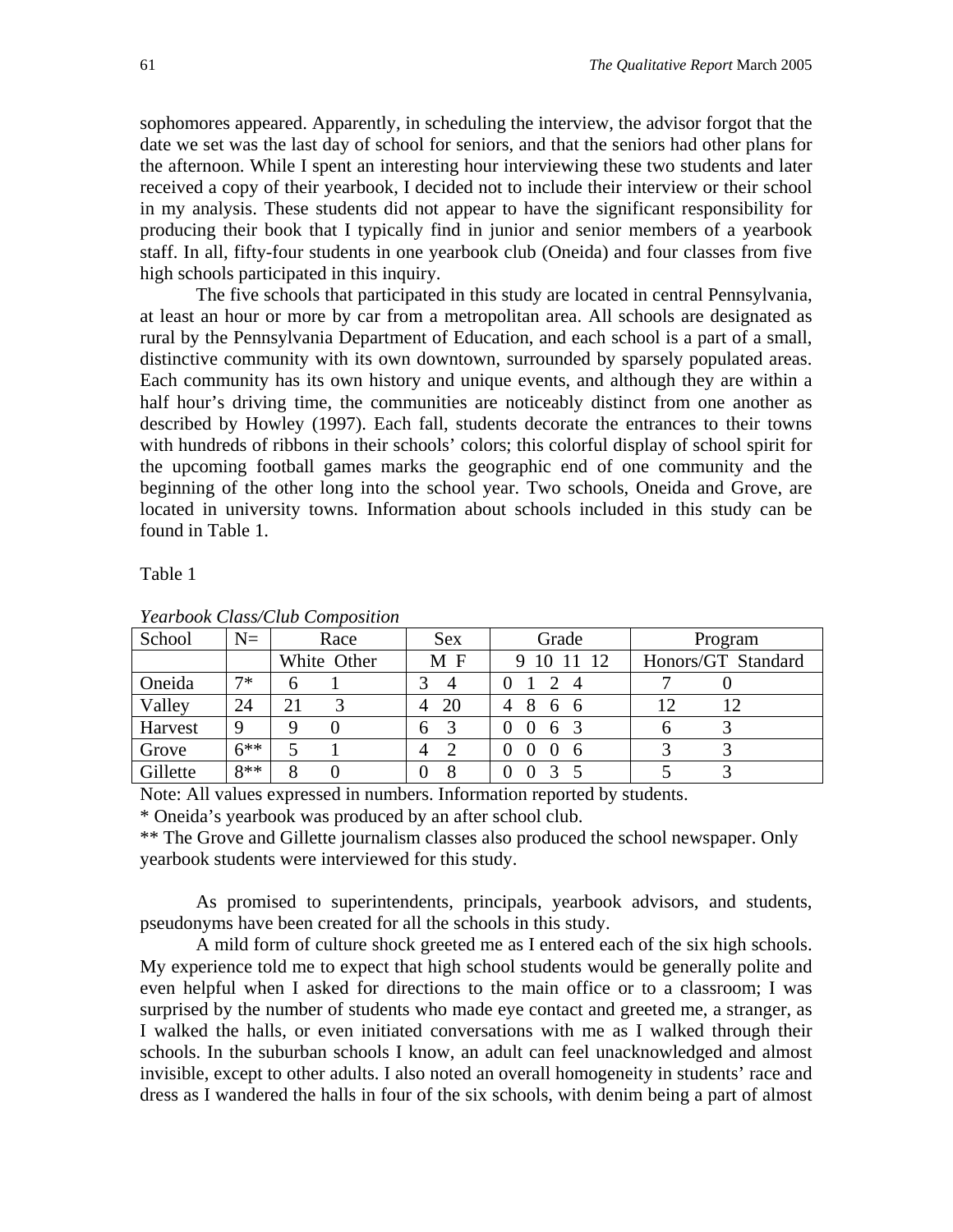every student's attire, except for the Mennonite girls in their flowered dresses and "buckets" (starched white caps sitting atop long, updone hair). My observations reflect Nachtigal's (1982) impression of the homogeneous nature of rural communities. Similarly, Howley (1997) has noted that the need for "self presentation," evidenced in the changeable and unique clothing statements common to suburban adolescents, seems less important to rural adolescents who possess "an enduring substance of place" (p. 136). This homogeneity of student dress did not appear at Oneida High, perhaps more heavily influenced by the university students a few blocks away.

Information about these yearbook students by school, based upon their responses to a short questionnaire they completed prior to each interview session, is located in Table 2.

#### Table 2

| <i>Red and Arrive Bellove Cheri actor tottes</i> |        |        |         |        |          |  |  |  |
|--------------------------------------------------|--------|--------|---------|--------|----------|--|--|--|
|                                                  | Oneida | Valley | Harvest | Grove  | Gillette |  |  |  |
|                                                  |        |        |         |        |          |  |  |  |
| Enrollment 9-12                                  | 613    | 795    | 864     | 897    | 1066     |  |  |  |
| Free/Reduced Lunch                               | 8.0    | 19.3   | 18.8    | 22.6   | 17.5     |  |  |  |
| <b>Minority Enrollment</b>                       | $\ast$ | $\ast$ | $\ast$  | $\ast$ | $\ast$   |  |  |  |
| Dropout Rate                                     | 0.6    | 4.0    | 3.0     | 2.0    | 6.7      |  |  |  |
| 4 year college plans                             | 78.3   | 61.8   | 63.5    | 65.4   | 45.5     |  |  |  |

*Rural High School Characteristics* 

Note: All values except enrollment are percentages. Information obtained from school system and state reports.

 \* Schools do not contain sufficient numbers of minority students to disaggregate pupil enrollment by major racial groups.

Based on students' questionnaire responses, 53% of these students reported holding part time jobs during the school year, with hours ranging from 5-25 or more per week. In all, 25% of this group of students, or 47% of those who worked, reported working 20 or more hours per week. These relatively high numbers of hours worked per week probably reflect the primarily junior and senior status of the respondents. Of students who took yearbook as a class, 55% indicated that they spent significant time beyond the allotted class period on their books. Based on my prior experiences with suburban students, I expected that these yearbook classes would be comprised primarily of upperclassmen, or students in grades 11 and 12. I was surprised, however, by the number of males involved in yearbook; suburban classes I had encountered were overwhelmingly female. Racial composition in the yearbook classes reflected the overall lack of ethnic diversity in their schools.

## **Methodology**

Focus groups consist of open-ended interviews of small groups of people with similar backgrounds and experiences to talk about important issues that affect them (Patton, 2002). In using this method, the researcher should convey to respondents that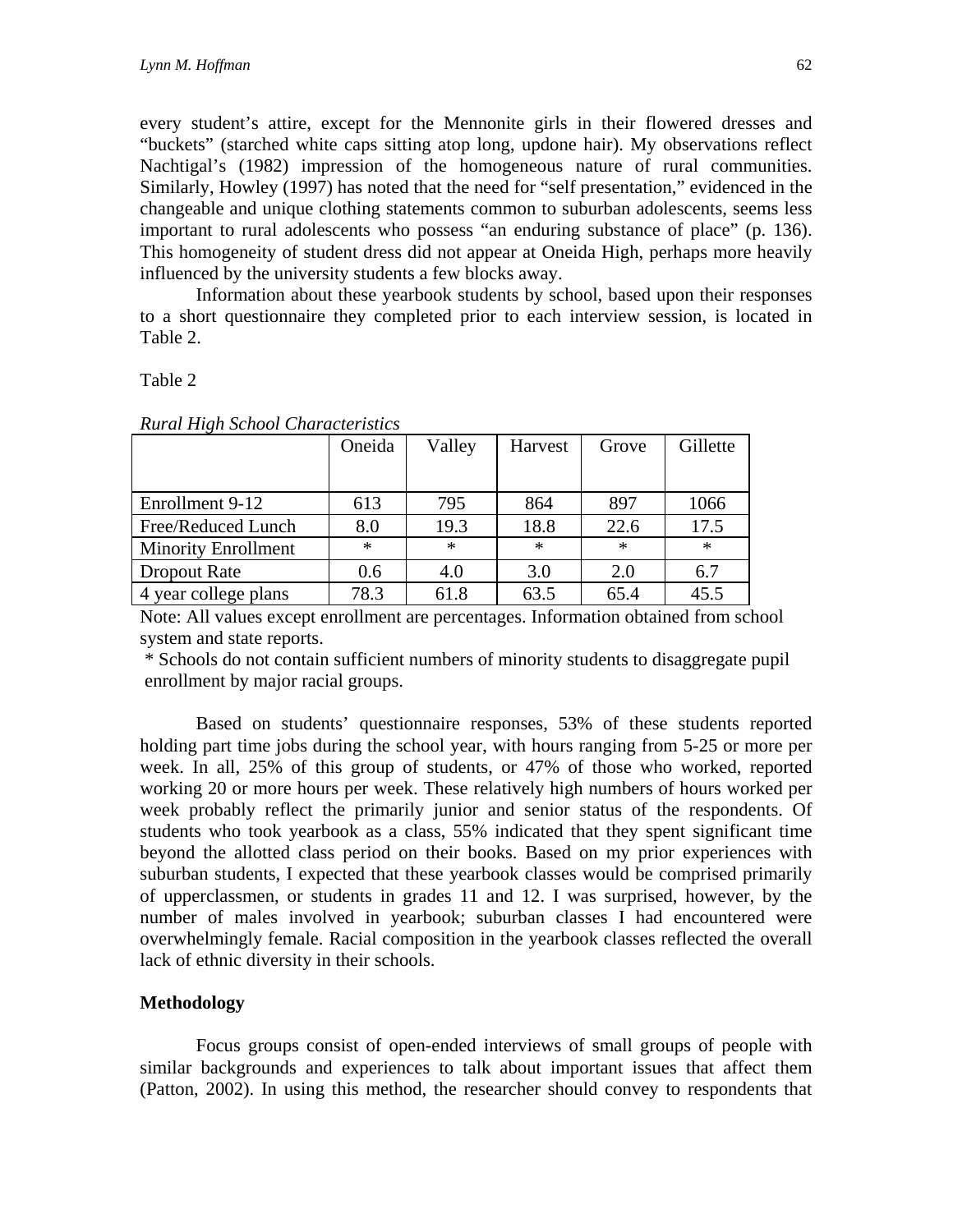they have something "acceptable and valuable" to say (Marshall & Rossman, 1989, p. 82). In addition, participants should recognize, through the behavior of the moderator, that their "thoughts and opinions are critical for understanding a topic" (Vaughn, Schumm, & Sinagub, 1996, p. 17). Throughout the interviews I have conducted with high school yearbook students, students seem surprised that an adult would be interested in how they made decisions about their yearbooks, or in what they found memorable in their high school experiences. Seniors, in particular, seem to appreciate an opportunity to "debrief" their high school careers in a non-threatening atmosphere, surrounded by their peers. When I introduced myself to students, first by letter and then in person, I tried to be very transparent in explaining exactly why I was there. I told them I was interested in learning about how they made decisions about their yearbooks, and to see what high school experiences are memorable to them. I also told them I wanted to study the yearbooks they have created. While some researchers (Smith, 1972) believe that focus group interviews are most effective when respondents do not know each other, Stewart & Shamdasani (1990) indicate that participants' familiarity with one another may promote the cohesiveness of the group, a critical component in their willingness to interact with one another during the interview.

In this study, yearbook students participated in focus group interviews during their assigned yearbook class periods lasting from forty-five minutes to two hours, depending on school schedules. At Valley, class periods were unexpectedly shortened, so I returned the next day at the same time to continue the interview. At Oneida, where the yearbook was produced by an after school club, I arranged an interview at night with the promise of pizza for attendees. I designed and used a semi-structured moderator's interview guide (Vaughn, Schumm, & Sinagub, 1996), implementing what Patton (2002) calls a general interview guide approach to gain students' perspectives of their yearbook process and their high school experience. The guide was designed to reflect my research questions, eliciting information about how students made decisions about their yearbook content, the content itself, students' awareness and inclusion of growing up or rite of passage events in their books, and their most memorable high school experiences. As the result of a pilot study, conducted with a group of suburban yearbook students in the home of a staffer, I refined the original interview guide by rearranging the sequence of questions to provide a better transition between a discussion of the yearbook decisions, elements to students' perceptions about being independent, and their own high school experiences. With these rural students, I also wanted to ask how they represented special needs students in their books, as I had noted a wide variation in how such students were presented in suburban yearbooks. This protocol was sufficiently open-ended to allow for follow up and extension of students' ideas when appropriate (Appendix A). I asked follow up questions when I was unsure of the meaning of a student's response, or when I wanted to find out if others agreed with something one person had said. When students talked about their need to create an inclusive book, I asked how they decided to represent the special needs students in their school. I frequently asked students to elaborate on brief comments, and at times when everyone laughed about something that was said, I probed students' responses concerning their academic work. All interviews were taped as they occurred, and all participating students completed pre-interview questionnaires.

I deliberately asked students to record their most memorable high school experience on the questionnaire they completed before the interview began; to have a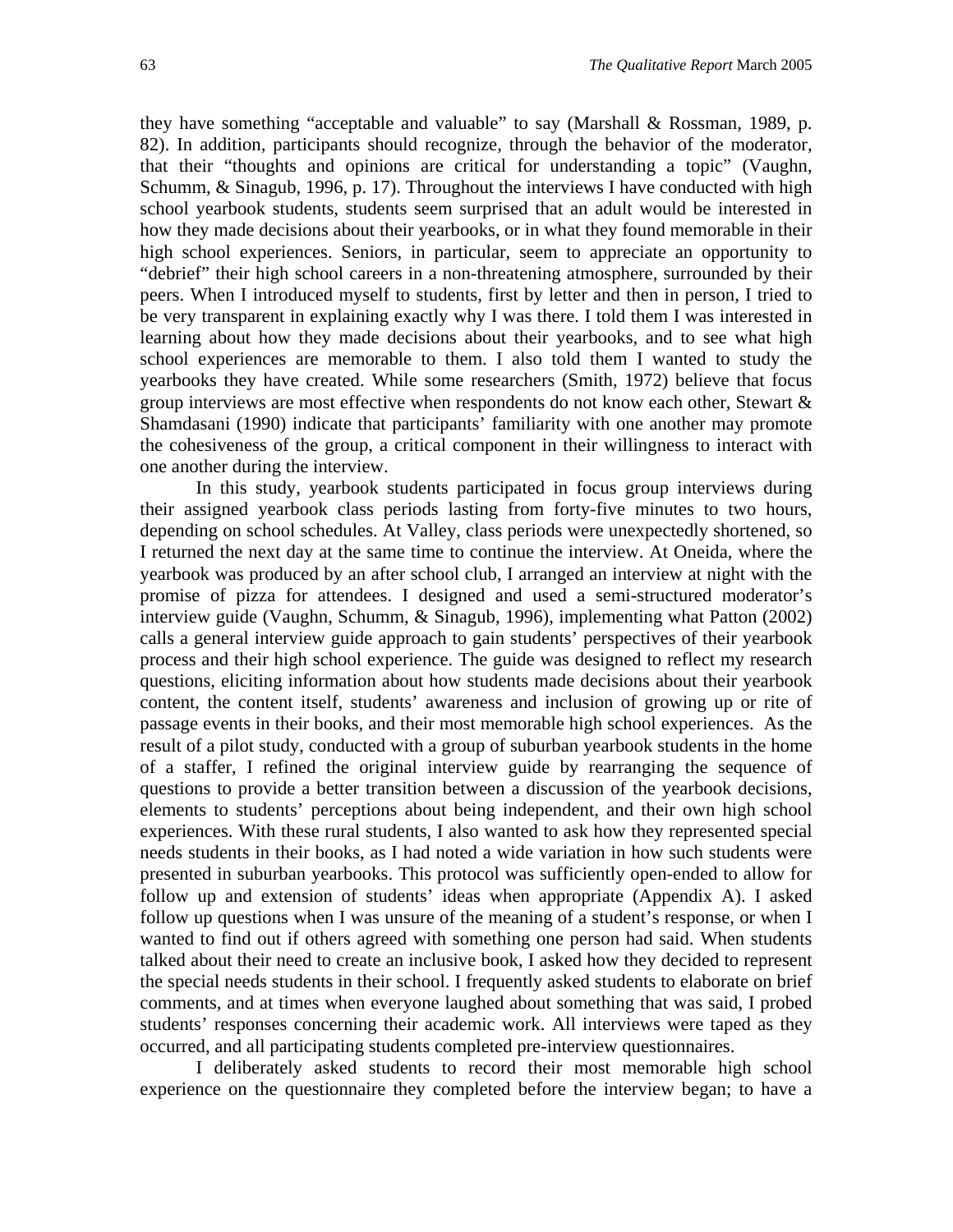written record of all students' responses in case they did not respond orally during the interview. This strategy also seemed to make it easier for students to respond later, as they had already given the question some thought. I fashioned the interview protocol to begin with concrete factual questions about their yearbook production, leading into questions about their personal attitudes and beliefs as the interview proceeded. Typically, interviews seemed strained as they began, with little participation. Initially, students routinely appeared self-conscious about responding, perhaps because of the advisors' presence at Oneida and Harvest, a general reluctance to speak in front of their peers, or their unfamiliarity with me. I tried to communicate to students what Patton (2002) calls "empathetic neutrality," indicating my years of experience in schools and previous interviews I had conducted. At times I started a question with, "Other students have mentioned…" to let students know it would be difficult to shock or surprise me. I told students that I had been a teacher and a principal in another state, but I sensed that the cooperation I got from students resulted from the natural authority these students were willing to cede to any professional-looking adult in their school, along with their curiosity about an adult who was interested in what they had to say. In each of the five schools, initial reluctance to respond eventually gave way to several students talking at once. During each interview, I became aware of a point several minutes into the process where I ceased to be the interviewer and became the moderator of their discussion. While this excitement ensured that most students participated in the interviews, students talking all at once sometimes made it difficult to create fully accurate transcriptions.

After each interview, I returned to my home or office and completed field notes describing the circumstances of the interview, my perceptions of each school, information provided by advisors, and items discussed that I particularly wanted to confirm when I viewed the yearbooks these students produced. I noted things that seemed different from my experiences in suburban schools, such as students' way of interacting with an unfamiliar adult, their mostly uniform dress and overall appearance, the lack of racial diversity, and unfamiliar yearbook elements that students described. Fortunately, interviews were transcribed within a short time frame, usually allowing me to interpret most unclear comments from memory. In the weeks before students' yearbooks were available, I compiled the survey information I obtained and data about each school and created tables to represent composite pictures of the five schools and the fifty-four students in the study. From students' surveys, I separated out responses about their most memorable high school experiences. I collected the yearbooks I had purchased when they became available, including a spring supplement in one school along with additional pictures and a copy about late spring activities posted on another's website. At Harvest, books were sold out and I completed my analysis of the school's copy of the yearbook under the watchful eye of the office secretary.

Content analysis involves searching for patterns or themes in the data, and making sense of them. I was interested in discerning how these rural students articulated what was meaningful to them through the decisions they made about their yearbooks, what they valued, and how they perceived their high school experiences. In addition, I wanted to determine how these rural students compared with the suburban students I had studied earlier. Patton (2002) describes a method of analysis called analytic induction that allows the researcher to start with a proposition or theory –driven hypotheses and then to use the qualitative data obtained to verify them (p. 454). In the process of examining data in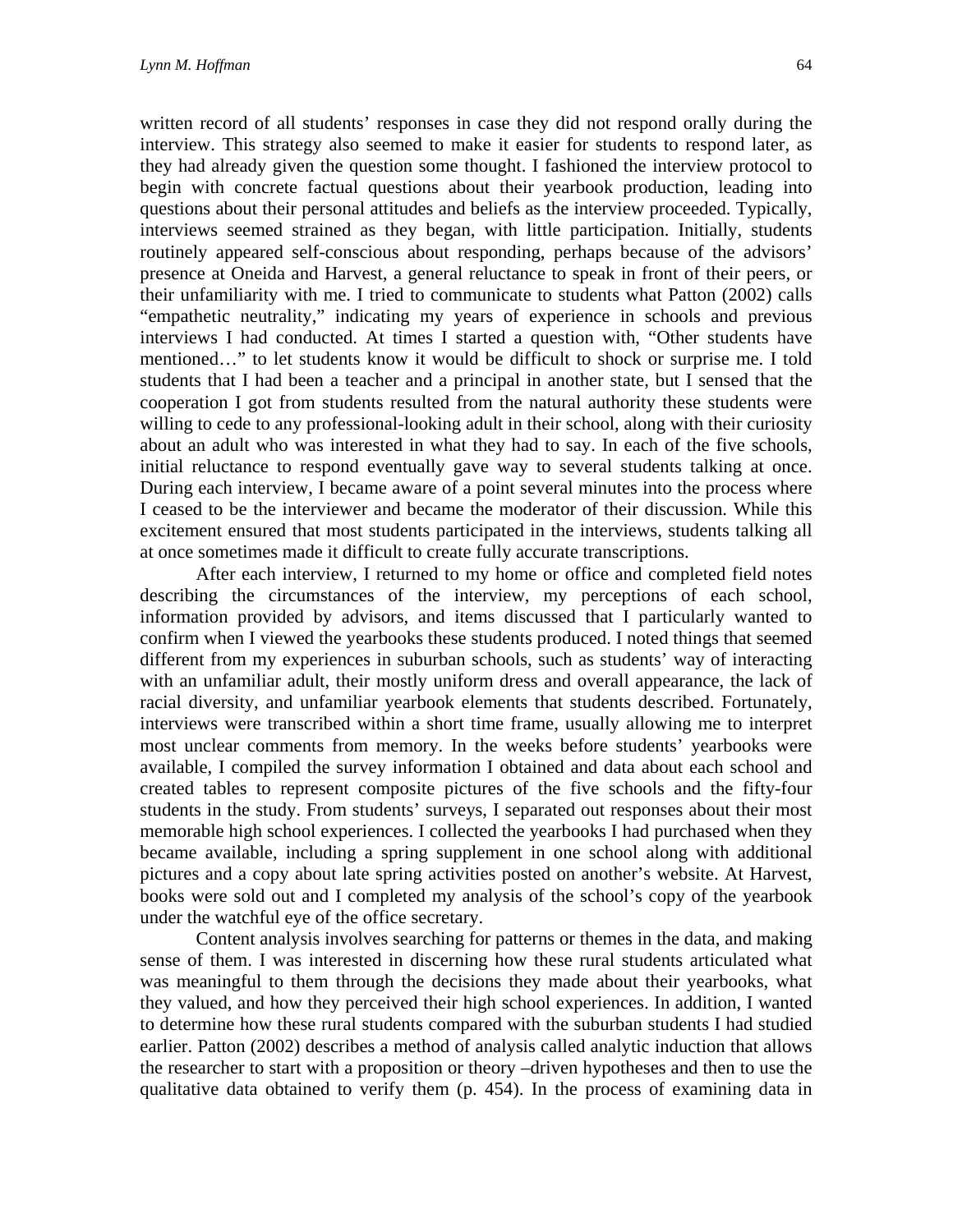terms of its fit with the identified framework, the researcher searches inductively for new patterns, contrary examples, and a deeper understanding of the data and the framework. Chang's (1992) concept of an adolescent ethos, encompassing the elements of getting along with everyone, being involved, and being independent, had already proven to be a worthwhile interpretive framework for data I had obtained from suburban yearbook students studied earlier. Burnett's (1969) theory of high school as an overall rite of passage experience as students move from childhood to young adulthood, punctuated by discrete rites of passage and intensification, provided a framework to describe the growing up, gaining independence elements that students discussed in their interviews. I used these frameworks to help codify the data I obtained in transcripts of the five focus groups I conducted and the yearbooks these students produced.

After multiple readings of the interview transcripts, I began the process of "sorting and sifting" through the material, looking for common themes, similar phrases, and patterns (Miles & Huberman, 1994, p. 9). As I reviewed the words of the students, I was mindful of the ethos elements described by Chang (1992), and examples of events that would satisfy Burnett's (1969) definition of rites of passage or intensification, or evidence that students considered high school an overall rite of passage experience. I made copies of all transcripts, coded each page according to the school from which the transcript came, and reread the transcripts. I began to identify themes and commonalities, name them and record the name I gave them, and color-code the transcripts wherever a theme appeared. When I exhausted colors, I began to use symbols with the colors, so a statement highlighted in blue might stand for one element, while a blue star or a blue square might represent something else.

After checking and rechecking the transcripts against the coding system I imposed, I added the school name and student identification (sex, grade) to each highlighted piece, and then I cut the pieces apart and grouped them according to their category. To avoid duplication of student names, while honoring my promise to students to maintain their anonymity, I decided to refer to students by sex, grade, and school, or some combination of those identifiers. Following this process, I began to see how common themes and patterns matched the categories described by Chang (1992) and Burnett (1969). I followed a similar strategy with students' comments about their most enduring memory of high school, coding them by their origin (questionnaire) and theme, and adding them to the groupings already developed.

I examined each yearbook page by page to get a feel for how each was constructed. Referring to field notes about each school visit, I looked for evidence of unusual or unique events discussed by students during their interview to see if they appeared in their books. To standardize yearbooks so I could compare one with another, I decided to eliminate elements from analysis that appeared in some books but not in others, such as advertisements, indices, dedication pages by family members to seniors, and pages that simply introduced each section of a book. I analyzed the remaining pages of each yearbook according to an instrument I developed to reflect the six yearbook content categories designated by the Columbia Scholastic Press Association and described in *Scholastic Yearbook Fundamentals*, 3rd edition (Akers, Ender, & Schaub, 1999). This text is presented as a sort of yearbook Bible, frequently used by advisors to teach students the rudiments of yearbook production. It addresses theme development, effective writing of text, design, organization, and photography, along with the business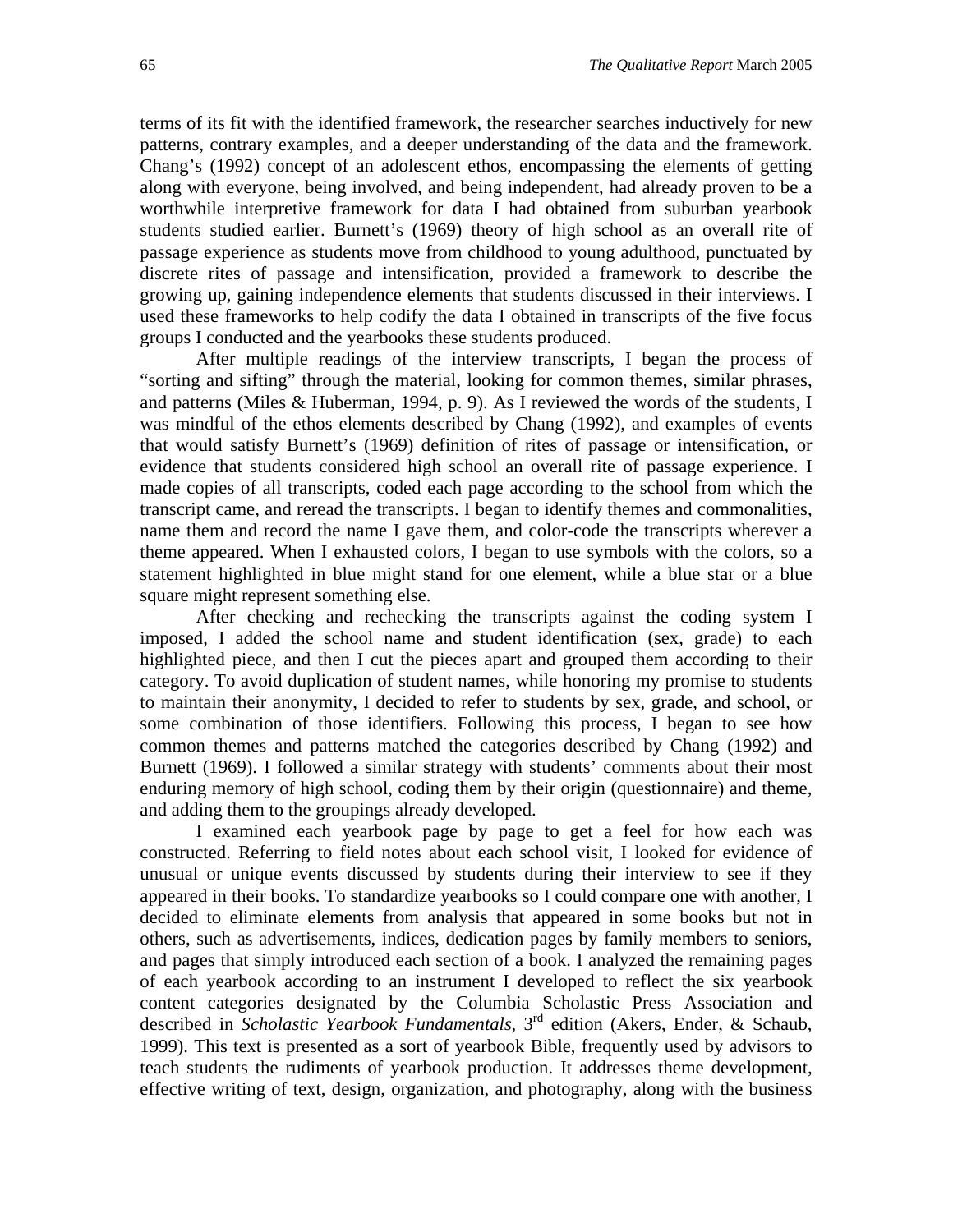aspect of yearbook production and the legal and ethical considerations. I determined the total number of pages in each yearbook, minus the elements described earlier, and counted the pages allotted to each category listed including: academics, student life, clubs/organizations, sports, people, and community. I modified the people category by breaking it into pages devoted to seniors, underclassmen, and teachers, and I added an "other" category for items that did not seem to fit the proscribed categories. After pages were analyzed, charted, and converted into percentages of each total book, I reread each yearbook to identify instances of emerging themes and patterns, paying special attention to those identified by Chang (1992) and Burnett (1969). Loathed to cuttting apart each completed book, I created multi-page records of pertinent quotes and references labeled by school. Once again, after making copies of the new sheets, I labeled each yearbook quote by school, color-coded each one as I had coded transcripts, cut them apart, and added them to their appropriate theme or pattern pile.

## **The Construction of a Rural Adolescent Ethos**

How do these rural high school yearbook students articulate their ethos elements? Do they reflect Chang's (1992) ethos elements of being involved, getting along with everyone, and being independent? As I talked with group after group of yearbook students, it often seemed to me that they had read Chang's (1992) ethnography and were reciting her findings to me, weaving in their own personal stories to validate the ethos elements as their own.

## **The Value of Being Busy and Getting Involved**

Like the students in Chang's (1992) study and my own of suburban yearbook students (Hoffman, 2002), these rural students presented themselves as incredibly busy and involved, often to the point of becoming stressed with the demands of their school and outside activities. In the Gillette yearbook, a student describing student life wrote:

A typical day for a high school student starts off at around seven a.m. with exhausted teens scrambling to get around, finish homework from the night before, and if they're lucky, eat a little breakfast. After seven hours of notes, tests, and quizzes, you'd expect the day to be over, but that is simply not the case. Most students have meetings or sports practice afterwards, but a lot of others have after school jobs.

When I asked a senior male at Grove to elaborate on how he was "working hard and sleeping little," he described his first semester "like English AP, American History AP, a job, yearbook. First semester it was just like I went home, went to work, came home, I slept four hours and went back to school." In spite of the stress created by participation in so many activities, students seemed to view their involvement as positive or worthwhile for the future. In Valley's yearbook, on a page titled "Stress Can You Handle It?" a student wrote, "Busy schedules lead to a whirlwind of activities that were enjoyable," followed by: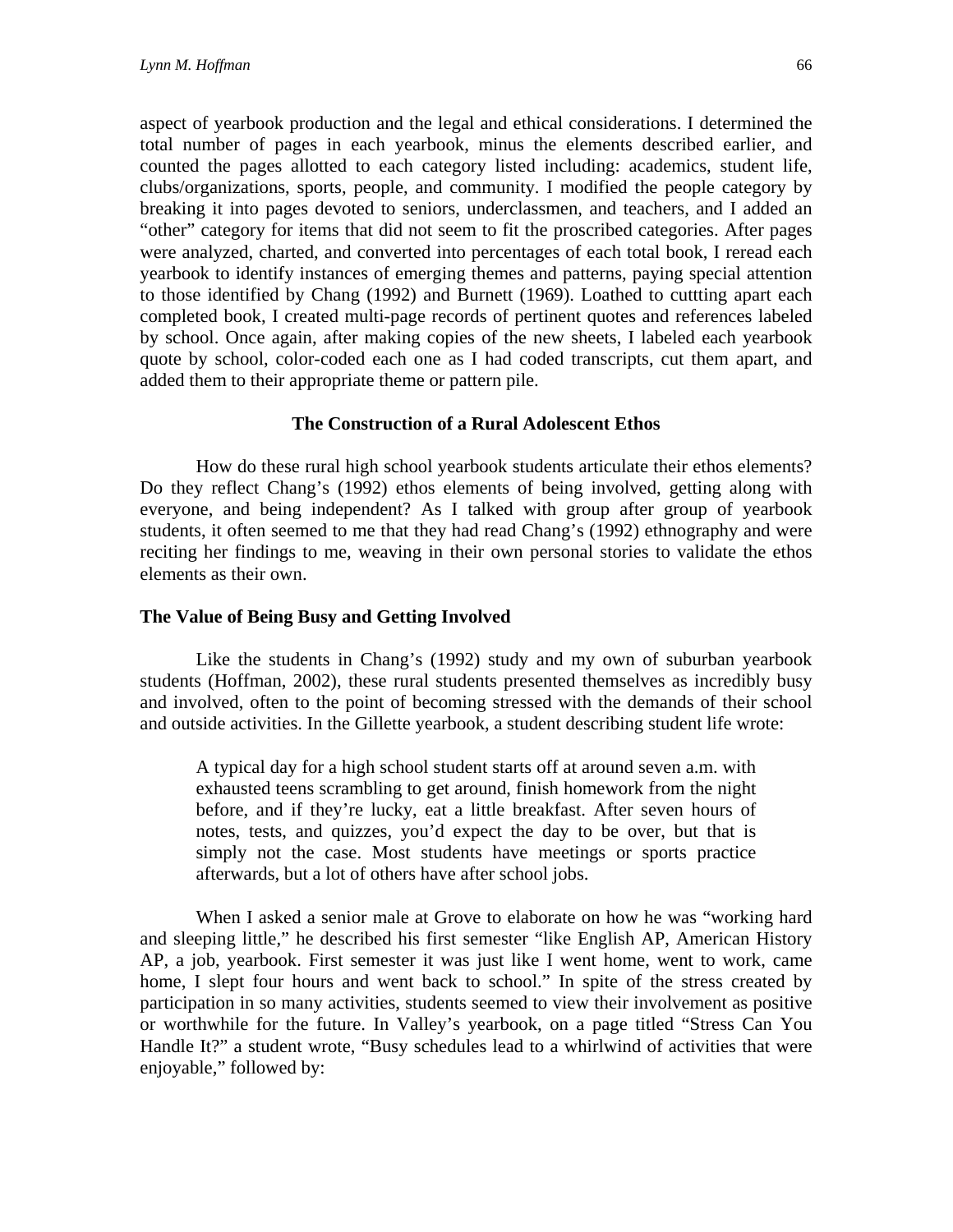Stress played an important part in many students' lives because of all the activities or jobs they were involved in. However, they benefited from this because their busy schedules taught them responsibility and time management skills. Many students who planned to attend college would be prepared to work under stressful conditions.

In yearbook text that described this rural community's lack of a nearby movie theatre or shopping mall, a Valley High student still noted that, "Even in a small town, a student could still keep busy." Some students at Valley were identified in the organizations section of their yearbook as combining their academic work with their involvement. In describing students in the Calculus Club and TSA (Technology Students Association), a yearbook student wrote:

Those students pushed their minds to the limit by getting involved and participating in ways that challenged them, while they did something they enjoyed and succeeded at. Not many students were willing to push themselves to expand their knowledge, but those who did greatly benefited from the challenge.

Based on information from text and pictures, it appears that eight students participated in the technology club, while fifteen were members of the calculus club. Calculus club included all students taking AP Calculus. "To cover the cost of this expensive exam, members held fundraisers throughout the year." A student explained, "The fundraisers were a big help in funding the costs for the AP exam." The extent of their meetings, in addition to implementing fundraisers, was to meet for breakfast with their advisor to discuss the fundraising logistics. Curiously, the calculus club seemed designed primarily to earn money for the tests, while the technology club offered students the opportunity to work in the field, and to compete with others outside of the school, in technology fields. I found this highlighting of an academic club to be unique in the yearbooks produced by these rural students; ironically, group activities appeared to have nothing to do with academics, and everything to do with fundraising for the national exam. And finally, a student comment in the yearbook captured the value of activities beyond academics, "In order to pass the time of the same day-to-day schedule in school, many students involved themselves in clubs. That gave them a way to add variety to what seemed like a long and boring day." Through their comments during focus group interviews and the text accompanying pictures in their yearbooks, these students demonstrated how they subscribed to the value of being constantly busy and being involved in an array of activities inside and outside of school. Their oral comments and yearbook text supported Chang's (1992) inclusion of being involved as a critical ethos element, consistent with my earlier findings in a suburban population.

## **Getting Along With Everyone**

What do these rural students perceive to be the essence of their high school experience?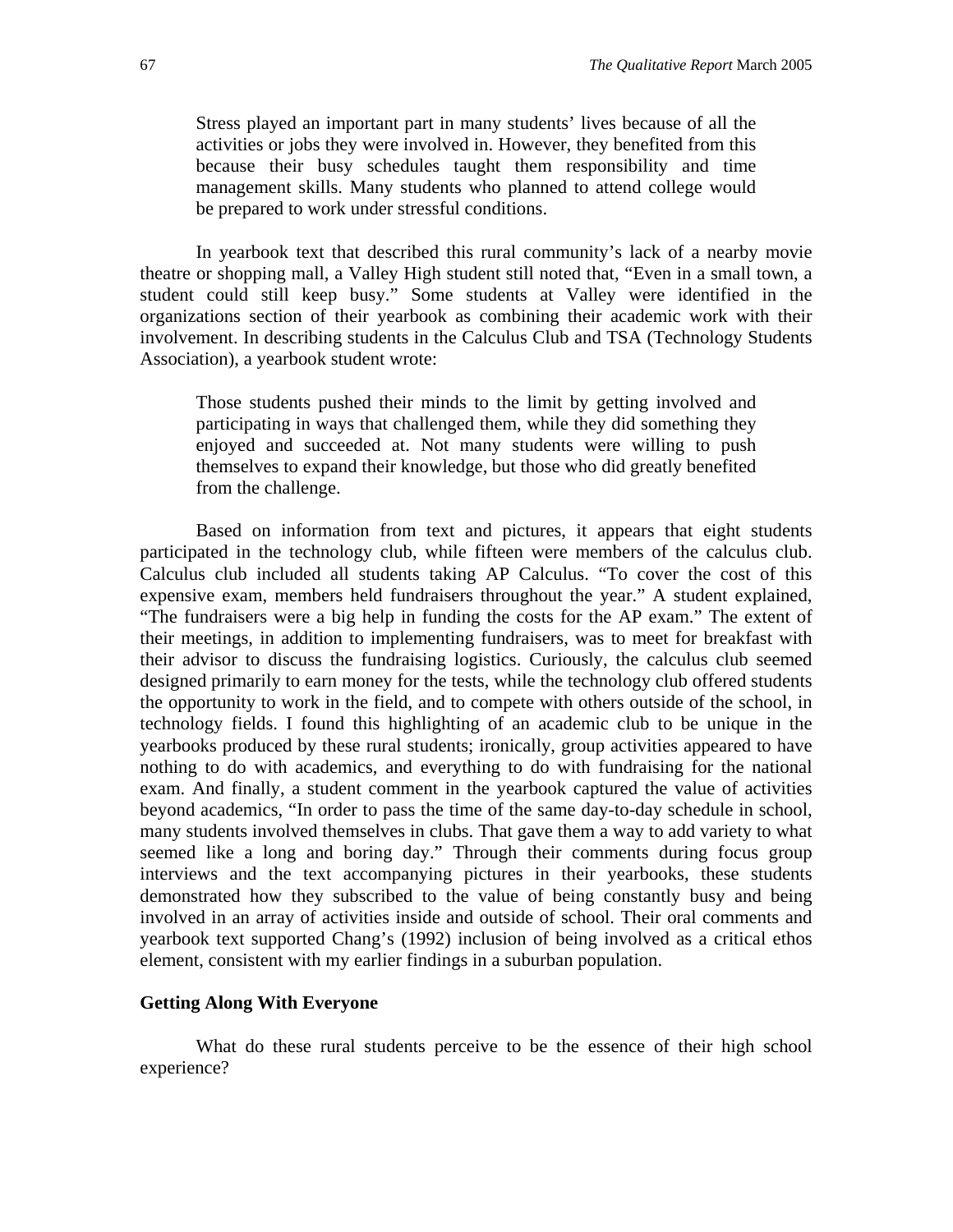In focus group interviews, students repeatedly indicated that they would remember their friends and the fun they had with them during and outside of school. In each school, students talked about their relationships with other students and wrote about them when asked, in surveys preceding their interviews, to describe what they expected to remember about school. A senior girl at Gillette wrote, "I'll just remember my friends and all the people that I've become close to and people that are in college that are gone." During interviews, students described special relationships with other students forged through their participation in sports, band, and other extracurricular activities. Students at Oneida recalled a foreign language trip abroad during spring break with two faculty members and a canoeing trip with members of an advanced biology class. At Valley, students described a trip to Williamsburg with the choir. Another Gillette student tried to explain an important memory and the special relationship she shared with members of the band at her school, an award-winning group that traveled to competitions and performances beyond the local community:

I think it's more like the out-of-school things that you get to do for being in school, like with the band. All the time you spend with the band and all the time you spend together and here, like over there. The few of us that were there, over and over, just like the conversations and the interaction with people.

Students described their activities inside and outside of school during their high school years, and the friends and acquaintances sharing these experiences, as the foundation for the really important things that students learned during high school. A girl at Gillette explained:

All the things that I learned, like how to respect people and what you should do and what you shouldn't do and the consequences of things that you do. And how we decide what to do and what not to do. Stuff like that. I don't know. A little bit of everything.

At Oneida, a girl extended the response of a senior boy who said he would remember "fun times." She said, "Not so much the fun times, but more of their growth as a person rather than academics." There would be more than enough time for this collegebound student and her circle of friends to attend to academics. For high school, they wanted to remember, "the stuff that was kind of more innocent, less stressful, you know." Another student finished her thought, "Being a kid."

#### **Getting Along while Creating Yearbooks**

These yearbook students proofread information that seniors provided for their senior credits, small paragraphs that, depending on the school, listed only their school activities, or added information such as: type of school program, nicknames, ambitions, meaningful quotes, favorite songs, and likes and dislikes of a general nature. At Grove, where students could also list their telephone numbers and expected college, if applicable, student editors simply removed inappropriate references. A senior boy noted,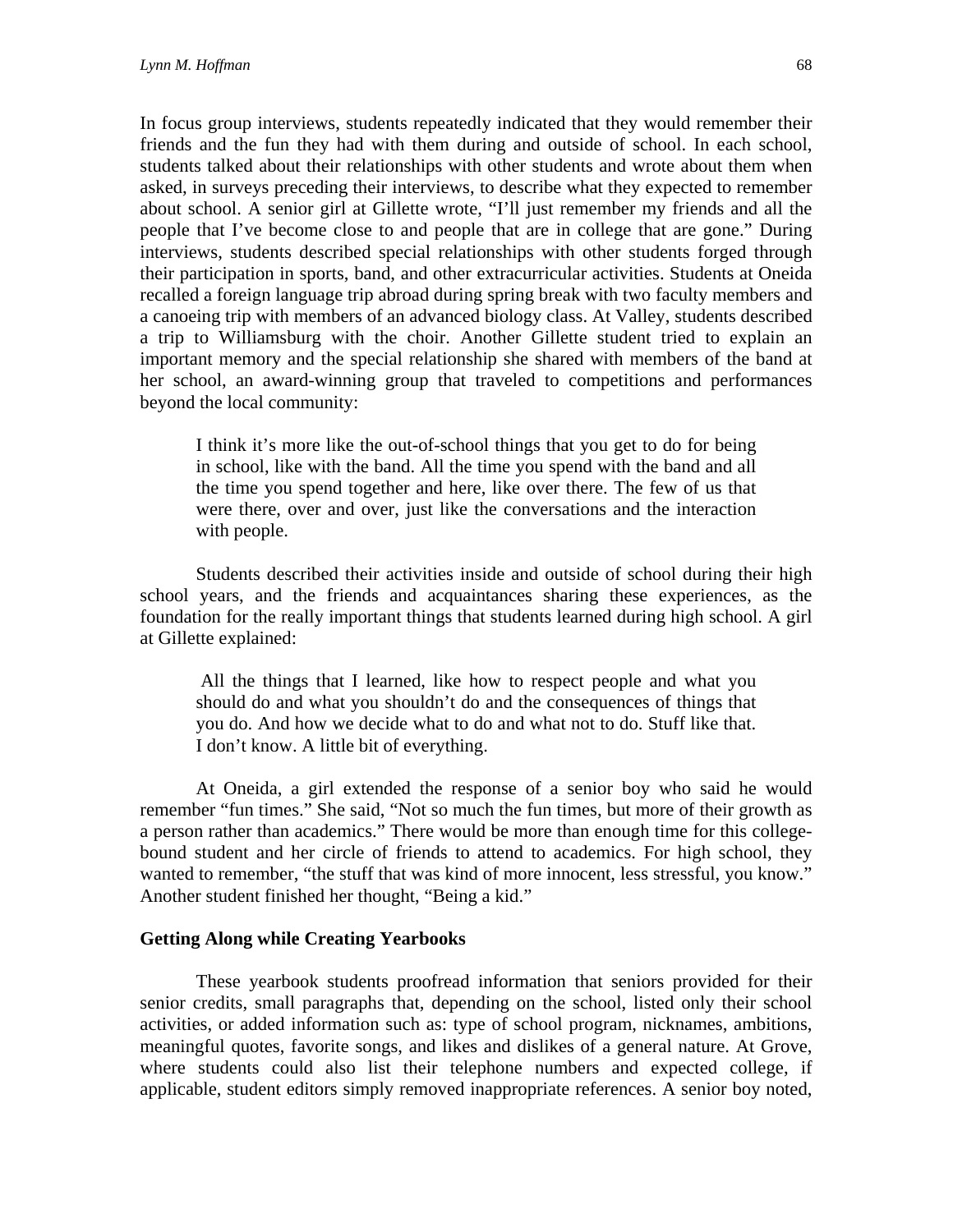"…a lot of sexually slanted comments that we had to take out" adding, "That's normal, I think, in every school." Another student described some controversy among staff members about senior comments that described hatred for other people. She explained, "To some extent we left it in, because it's freedom of speech, but, I mean, if they were slanderous to the person in a really mean way and everyone could tell, we took them out." At Harvest, student editors tried to work with students who submitted questionable credit material, although yearbook students agreed that most students self-edited their work before it was submitted. When necessary, student editors, not the faculty sponsor, approached students and explained, "We're not going to be able to use the one (quote) you gave us." At times, the editors described going back over and over to individual students.

I think if we had to go back to a kid a couple of times, we didn't want to make a real big deal out of it. We said, hey, you need to come up with a different quote and that was really how we handled it. We're not going to be able to use the quote you gave us.

In books that listed only school activities, student editors merely had the headache of cajoling late submissions from classmates. This method also emphasized the obvious lack of school involvement by some seniors, ranging from 11% listing no school activities at Grove to 23% of the total number of seniors at Oneida. In books that encouraged students to list their favorites, general interests and activities, a special quote, or likes and dislikes, students without a significant listing of school activities appeared more equivalent to their peers. One senior girl at Oneida listed her school activities as "getting yelled at in homeroom, laughing at the Big Sexy, and yelling for (a female student) down the hall." A senior boy from Grove, in a parody of typical football 9-12 or chorus 10-11 entries, listed "dislikes sports 9-12" as his school activity.

#### **Teachers as Friends**

Students in these yearbook classes described their teachers as part of their most memorable high school experiences and spontaneously discussed them in interviews as they reflected on the importance of their friends. In contrast to the students in Chang's (1992) study, and with my own findings among suburban students (Hoffman, 2002), these rural students perceived their teachers, as well as their peers, as friends. At Gillette, students reflected upon the impact of popular teachers no longer at the school, about the excitement of new teachers, and the positive influence of student teachers. A senior girl noted "the impacts [sic] that they've had on me as a person, not only in school, but out of school." Students described special relationships they developed with certain teachers who "care about you as like a person, not just as a little student. They talk about personal things." A senior boy at Valley mentioned a particular teacher, saying, "If it weren't for Mr. \_\_\_, I probably wouldn't be going to college." He described how the teacher persuaded him to consider college, encouraging him to speak with recruiters and explaining to him over and over why college would be a good choice for him, even when his interest flagged. "He was like always there, just kind of a friend as well as a teacher."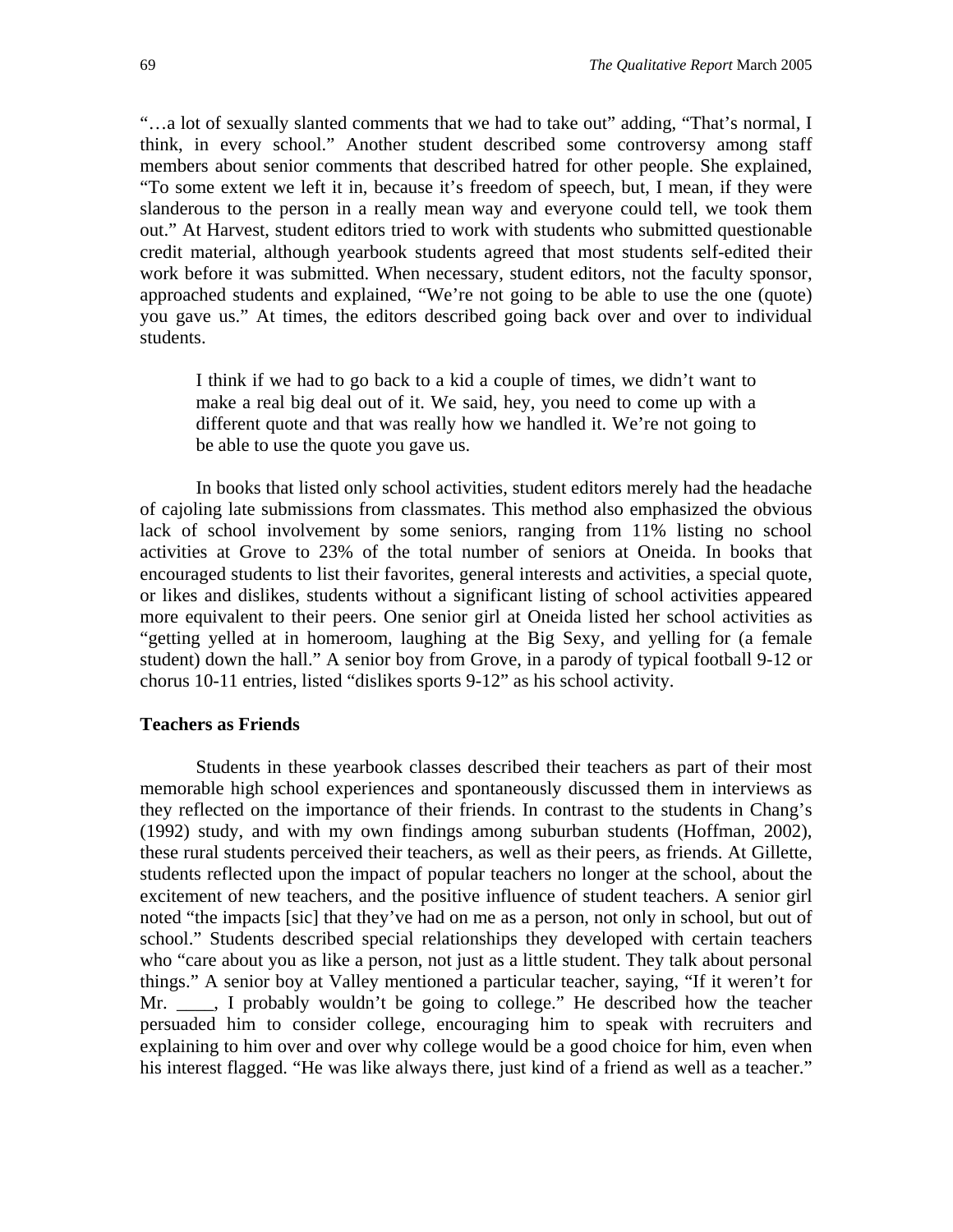When I asked students if some teachers might be reluctant to invade their privacy, a senior girl said,

Kind of, but I'd rather have those that do invade my privacy- not really invade, just if they show concern or show that they're there, the support. They don't have to bug you about anything else, they can just state in the beginning (of class) that you can meet and then you'll come.

Yearbook students in this study echoed Chang's (1992) inclusion of making friends, keeping them, and negotiating relationships with peers and adults as critical components of an adolescent ethos. These students indicated that their friendships would be the most memorable part of the high school experience. Students worked at developing better relationships with their peers and described learning to get along with others as important to their personal growth. Working on the yearbook provided students with opportunities and practice in negotiating with their peers to accomplish their tasks without alienating other students. These students counted their teachers as friends, unlike the students in Chang's study or my own (Hoffman, 2002), who reserved that designation for their peers. Through their discussion of their relationships with peers and teachers, including their efforts to maintain positive relationships in conflicted situation, these students confirmed the importance they ascribed to getting along with everyone.

## **Growing Up and Being Independent Outside of School**

Chang (1992) called being independent one of the critical elements of an adolescent ethos, and described several markers of independence among the students in her study. Like Chang's students, the yearbook staffers in this study craved independence, and discussed several markers of their own, some unique to this population. In their interviews, yearbooks, and questionnaires, students noted the importance of turning sixteen, primarily because it allowed students to obtain their drivers' licenses. For example, in the Grove yearbook, students wrote, "With the coming of age experienced at turning sixteen, we felt a new sense of adulthood and independence. However, our main focus of concentration lay in procuring that long awaited and seemingly unobtainable driver's license." At Oneida, a student said in his interview, "That (driving) was a big deal for everyone." At Grove, a student noted that driving a car meant taking responsibility for its maintenance, and being responsible for chauffeuring oneself and younger siblings to their activities. An Oneida senior mentioned that having a curfew, relating to driving his parent's car and attending activities independently, made him feel more grown up. At Valley, students noted that turning eighteen was even better, because "you're legal." Students chimed in with the benefits during their interview, such as being able to drive after 11 PM, not permitted in Pennsylvania with the junior license obtained at sixteen, and the ability to buy "tobacco products," lottery tickets, and get credit cards. Differences in state driving guidelines between Chang's adolescents and these Pennsylvania students appeared to elevate the importance of the eighteenth birthday over merely turning sixteen.

Working was presented in yearbooks and discussed extensively by these students as a positive experience that made them feel grown up and responsible. "Getting a job"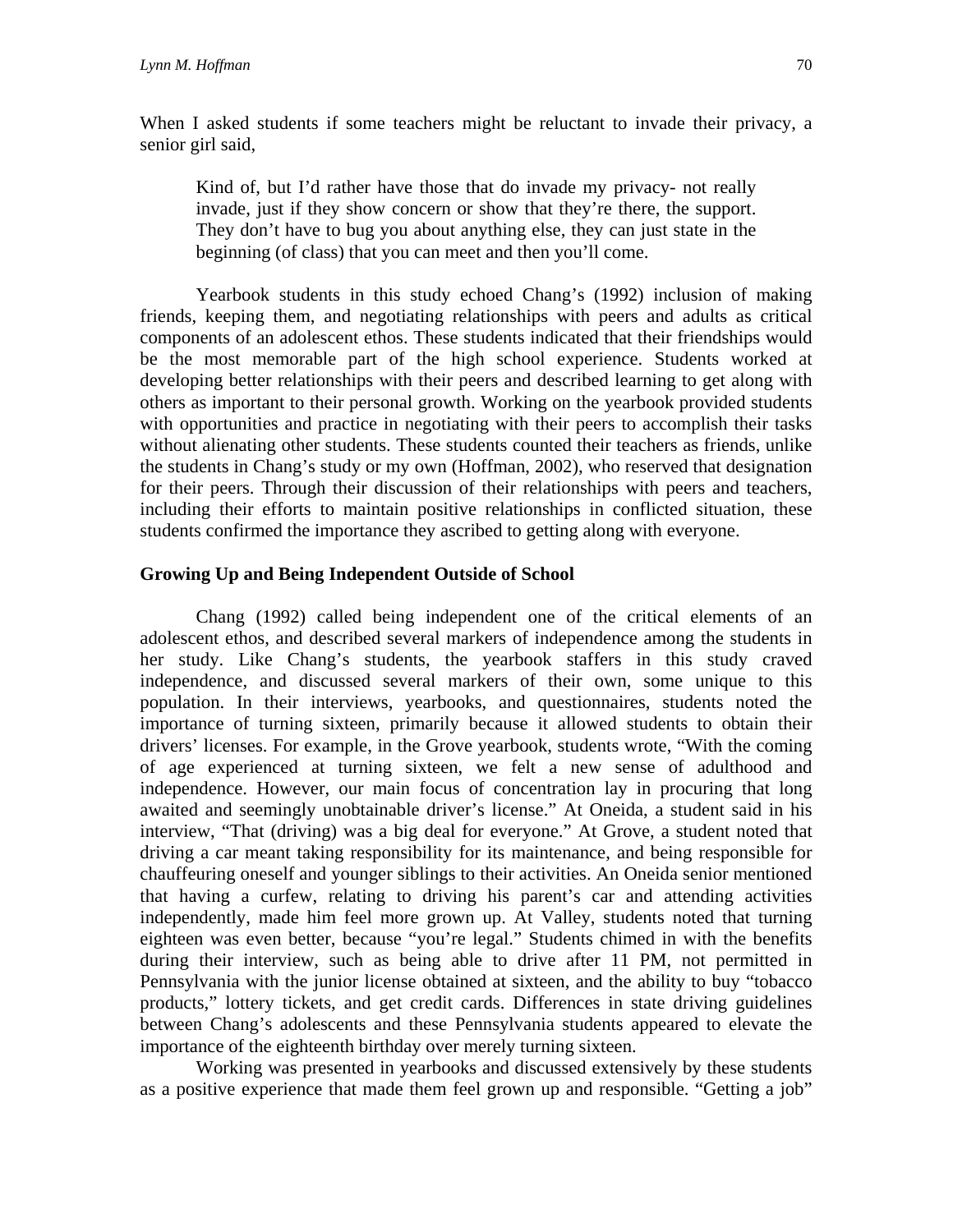was important in itself, working regularly was even better. As a student from Valley said, "You have your own money supply. And you have responsibility. You have to be there at a certain time. People are depending on you rather than the other way around." Students indicated that having jobs forced them to learn to manage their time and gave them a feeling of pride in earning money for themselves. At Grove, a senior boy said, "You earned the money, not like if you get it from your parents. You stayed there and worked and earned the money." Students described being more careful with the money they earned. At Oneida, a boy noted,

Yeah, I don't like it, but it makes me feel more grown up where I think about now if I buy this (tennis) racquet, that means I can't buy these DVDs. I have to actually think about well, if I can't get everything I wanted.

Another student interpreted his meaning, "More responsibility." Unlike these students who indicated that parents easily afforded additional funds, a senior boy at Gillette described a more difficult situation.

I know my own personal experience. My parents got divorced when I was in the tenth grade and I had to work in order to help my mom out and so having to work and my studies and trying to keep everything in perspective was, really made me grow up pretty quick.

As an antidote to this somber story, which resulted in a few moments of awkward silence, another boy mentioned, "I think negotiating a contract with a major news organization, a major telecommunications organization, is one thing that made me feel kind of adult." This student, along with friends from school, had created a video for a television show looking for entries that captured the theme, "I Must Be Crazy." Negotiating the use of their video required several calls to California to hammer out an acceptable deal. At Grove, a senior noted that "worrying about college" made her feel grown up. Her parents had indicated that they had no money available to give her and "like you realize like how much, how expensive things are." Consistent with Chang's (1992) findings, these students perceived turning sixteen as a marker of independence, primarily because they were then able to drive. Turning eighteen freed them from stateimposed driving curfews, and both ages were mentioned as important to feeling grown up by students in each focus group. Working at a part time job was also described as a significant marker of independence, consistent with Chang's findings and my own. Students mentioned earning money, making decisions, and handling responsibility as positive outcomes to employment.

## **Growing Up and Feeling Independent in School**

In talking with the yearbook students at Valley in May, I asked a senior girl:

Interviewer: Do you feel like you're an adult at this point? Senior girl: I guess.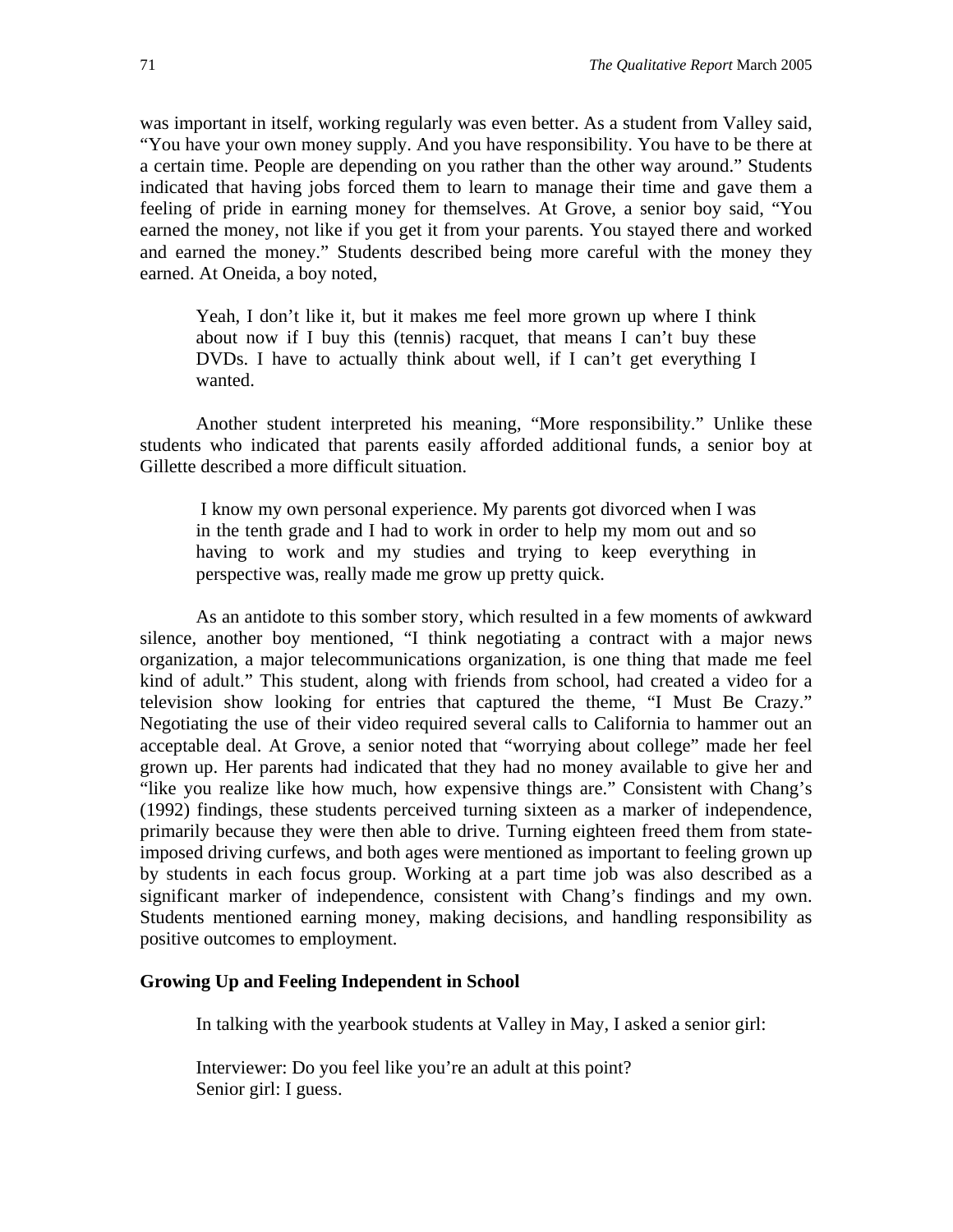Interviewer: Well, what gives you the feeling that you are? Senior girl: In school I don't. I don't know what you're asking me!

Students across the yearbook classes in this sample echoed this senior girl's reply about the lack of connection between feeling grown up and her school activities. Overall, students did not initially associate feelings of being more adult with anything that happened at school. At Oneida, when students were asked what made them feel more grown up at school, a senior girl replied, "How about the things that make us not feel grown up?" As one student positively described his four period day schedule that allowed him to concentrate in depth on fewer subjects, his cohorts chimed in, "We had a lot of stuff taken away!" A junior girl added, "Change the menu, give us bars and we're in jail!" During the season of the Columbine shootings, this school had been plagued with regular bomb threats forcing the evacuation of students into the "downtown" movie theatre within walking distance of the school, a unique possibility borne of their rural, small town setting and cooperative relationship with the local movie theatre owner. These students resented the new restrictions put into place since then, such as sign-out sheets in each classroom to go to the bathroom and locked exterior doors. A reference to memories of newly forbidden backpacks appeared in the Oneida book: "…scrubbing off scraps of KFC (Kentucky Fried Chicken), \_\_\_\_\_\_ (a local pizzeria), and Taco Bell from the undercarriage of personal 'fire hazards' (a.k.a. backpacks)."

A new, more restrictive dress code had also been implemented at Oneida High. Students expressed their contempt for the "no hat, no bandanna rule" designed, students were told, to thwart gang identification, an assertion that appeared as implausible to me as it was to them, based upon my frequent visits to the school as a student teaching supervisor after the interview. Students described an intelligent, artistic senior girl from the year before who routinely wore a bandanna to keep her long hair out of the way and how she had sparred verbally in front of classmates with a substitute assistant principal about its significance. The man's lack of understanding of this girl and her sensitive, artistic nature along with the erroneous conclusions he drew about her based on her headgear infuriated them. Students laughingly described how she had taken several of the forbidden scarves and sewn them into a skirt, wearing it, legally, to school. Students were further traumatized when this well known, popular girl was killed in a car accident the day of graduation. Seniors wore bandannas around their arms in her memory on the night of their graduation ceremony at the local university; shortly after, a tree on the high school's front lawn was filled with bandannas of all sizes and colors as a tribute to her life and spirit. This year's yearbook at Oneida was dedicated to her memory, and a lead cast member in the fall musical, pictured in the yearbook, wore a bandanna as part of her costume to remember the girl who had loved and participated in theatre.

### **Living Through Bomb Threats and Renovations**

At Harvest, students talked about living through the turmoil of a major renovation to their high school building when asked about feeling more grown up. "We've had to have a lot of patience this last couple of years with all this construction, all the problems we had, and it's really been a pain." A senior boy noted, "There are so many things that affect small groups more than others, but this is something that affected all of us." In the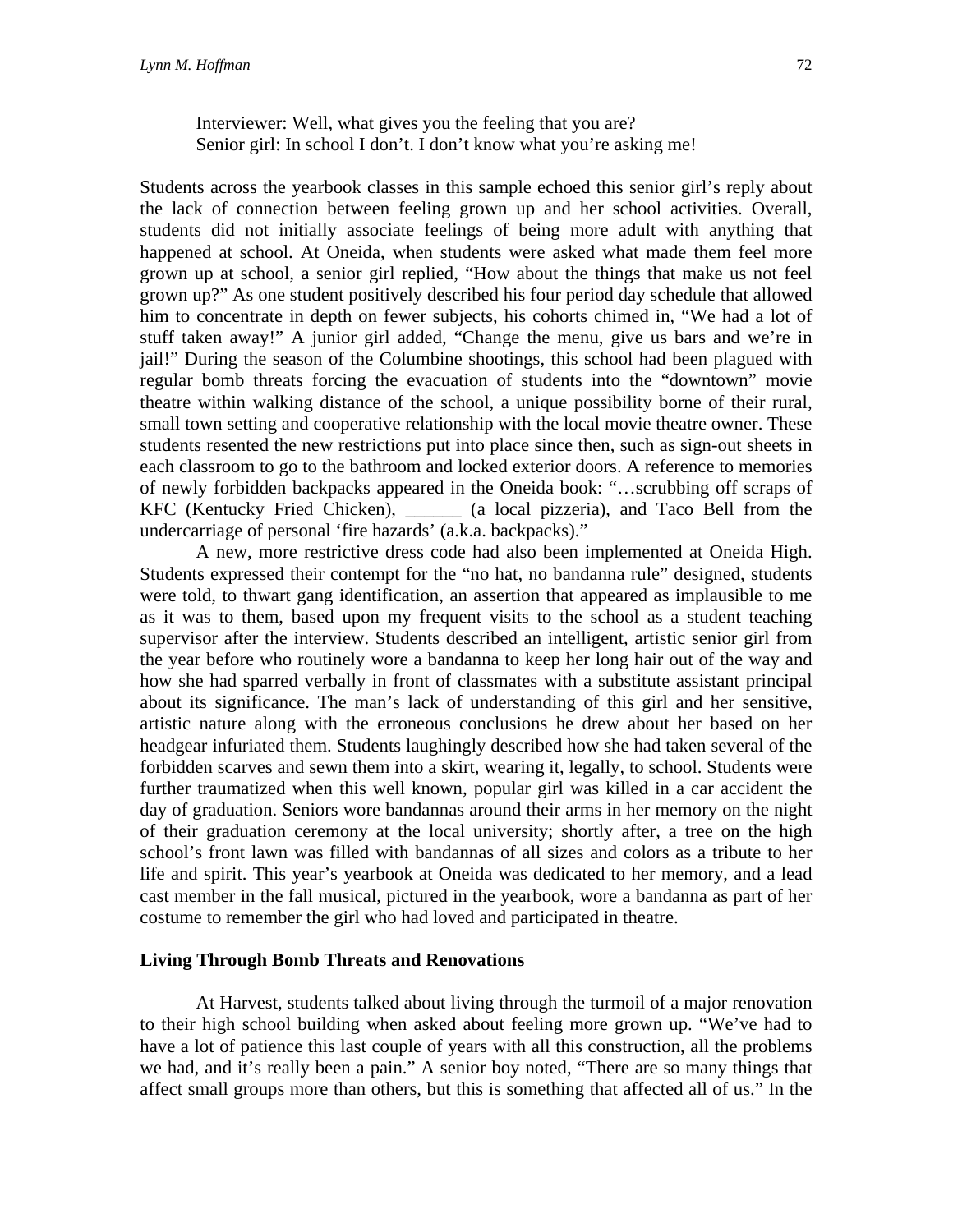yearbook supplement accessible through the high school's web page, it was reported that both the valedictorian and the salutatorian "touched on the bomb threats and construction as the major incidents during their time at school." Students at this school also coped with an incident in December when, as reported in the yearbook, "a former student walked into the school, armed with knives, and wished to negotiate a recent expulsion." According to the local newspaper, this eighteen-year old set off a stick of dynamite outside a classroom and then went to talk with the assistant principal, armed with two knives. This same local paper reported the former student's death by a self-inflicted gunshot wound in the following August.

As a result of bomb threats, the easy entrance of an armed student, and construction problems, students were subjected to additional rules and restrictions designed to ensure their safety. Senior students resented the loss of the soda machine during construction, their ability to eat lunch outside the building, as well as the loss of convenience, and even existing parking spaces during the renovation. At one point, a field of mud was all that was available to them. Their principal's comment over the intercom, perhaps uttered in frustration with his inability to correct the problems, showed up in the students' yearbook, "Just deal with it!"

Chang's (1992) study did not specifically uncover markers of independence related to school, other than students' feelings of being grown up when they participated in fundraising activities. Students in this rural sample did not mention raising funds as important to them in any way, while students in a prior suburban group actually expressed a real aversion to fundraising and handling money (Hoffman, 2002). Chang's students did equate independence with being treated like adults, but her examples came from descriptions of interactions with parents rather than teachers or school administrators. In this sample, students described how perceived unreasonable rules and questionable explanations for new procedures reduced their sense of independence in school. As adults dealt with bomb scares, an armed student, and construction inconveniences, students documented these events and their repercussions in their yearbooks and described during interviews their resentment of the coping mechanisms adults designed. Perhaps by expressing so fervently their anger at the way adults handled these events, students were indirectly articulating their desire to be treated like grown ups, and its omission at the hand of adults in school.

## **Block Scheduling**

At Oneida, a student noted that "picking your own courses, selecting your own courses" made him feel grown up, especially when "having only four courses" encouraged him to be selective. A senior girl agreed with him, saying "Your schedule is sort of concentrated so you can focus on a couple of courses at once." These collegebound students were aware of the similarities between this block, alternate day schedule and the ones they would experience next year as college students.

## **University Connections**

In this college town, students agreed that close proximity to the university and its students made their own prospects for college more imaginable. Some of these students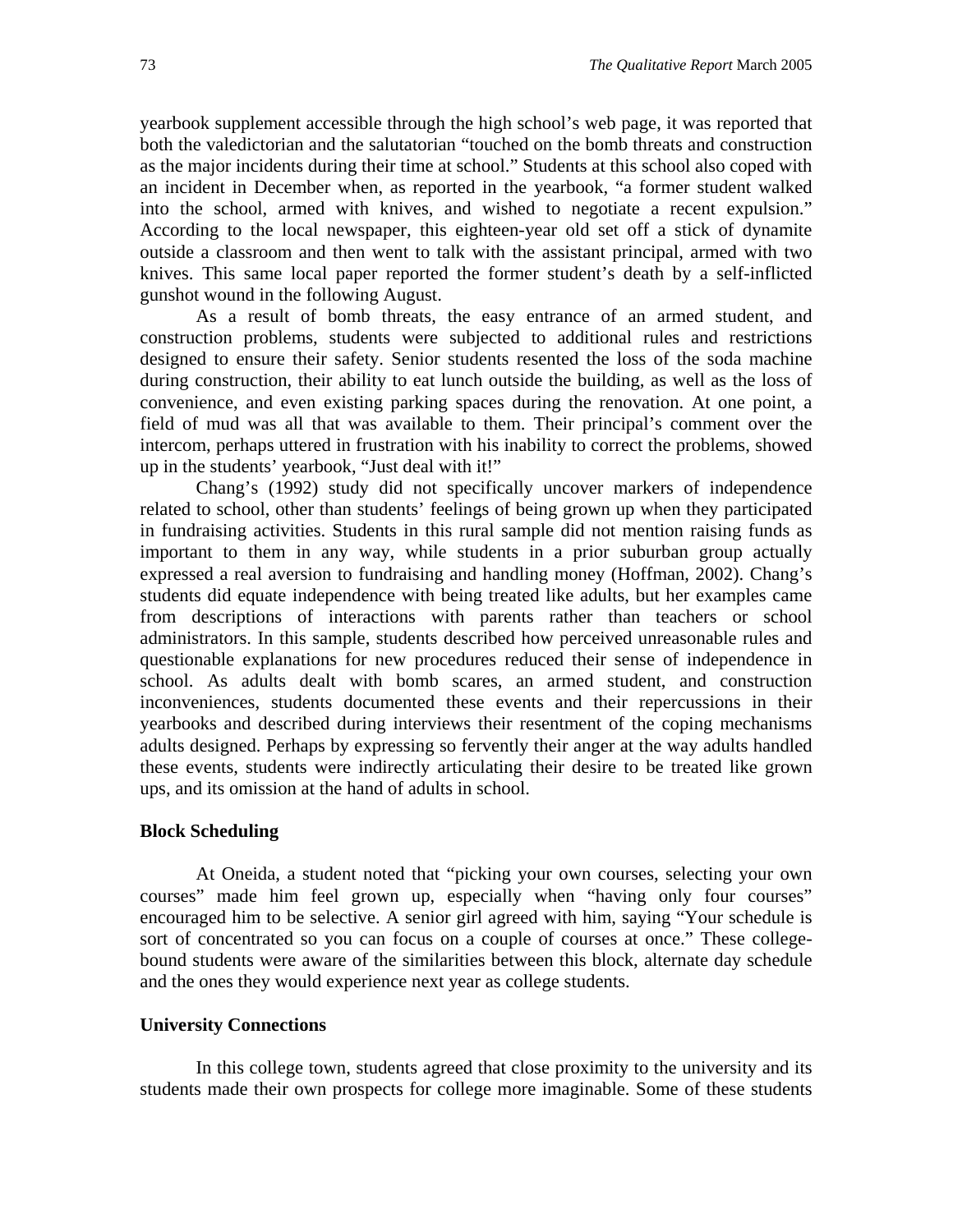developed relationships with out-of-town university students while working together in local eateries and other businesses, and attending their social events when supervision was lax.

We're like really surrounded by colleges, especially around like where we live in Pennsylvania, and like I guess that probably brings in another independent aspect of it because I know I have college friends and, I mean, you can't really avoid college kids at \_\_\_\_\_, so you kind of get the perception of yeah, we're in high school, but look in a couple of years we're going to be in college, so people are already thinking about where they're going to head, or…

This junior student, relocated from Florida, noted that friends without the university connection conveyed the attitude:

of like, yeah, we're going, but I won't think about it now. Here I think a lot of people are like, yeah, I'm going here or what are you going to do, what do you want to major in? People are more focused on the future.

A senior girl at Valley also connected an orientation to the future with being grown up, explaining what made her feel more adult. She said, "Looking at colleges. Like planning your future, instead of just next weekend."

## **Senior Graduation Project**

Several students described completion of their senior project, a state graduation requirement, as a school activity that made them feel grown up. At Grove, students begin planning their project early in their high school careers, working with a teacher mentor. Students described projects that often included a community service component, as well as the required written research paper and presentation to a panel of teachers. A senior boy noted at Grove described his senior project:

I coached a Little League team, which, like for me, I grew up playing little league, like in little league is often like looking up to the coaches, like I don't know, I used to dream of being a coach someday, too. And it made me feel really grown up, not just that, but a lot of times when I work with younger kids, I feel really, really old. Like, if I look at myself now, like in high school, I'm just ah, I'm a senior, but then, if I remember how I was when I was a freshman, I looked up at the seniors and I was, whoa, they're old, you know, like they're big or huge. And now I'm a senior I don't feel like I am. It's just, but yeah, graduation project, it really made me feel older. Plus, when you present, you present to a panel of teachers. So you're kind of teaching the teachers.

These students articulated four unique markers of independence not described by Chang (1992) or uncovered in a sample of suburban students (Hoffman, 2002). Attending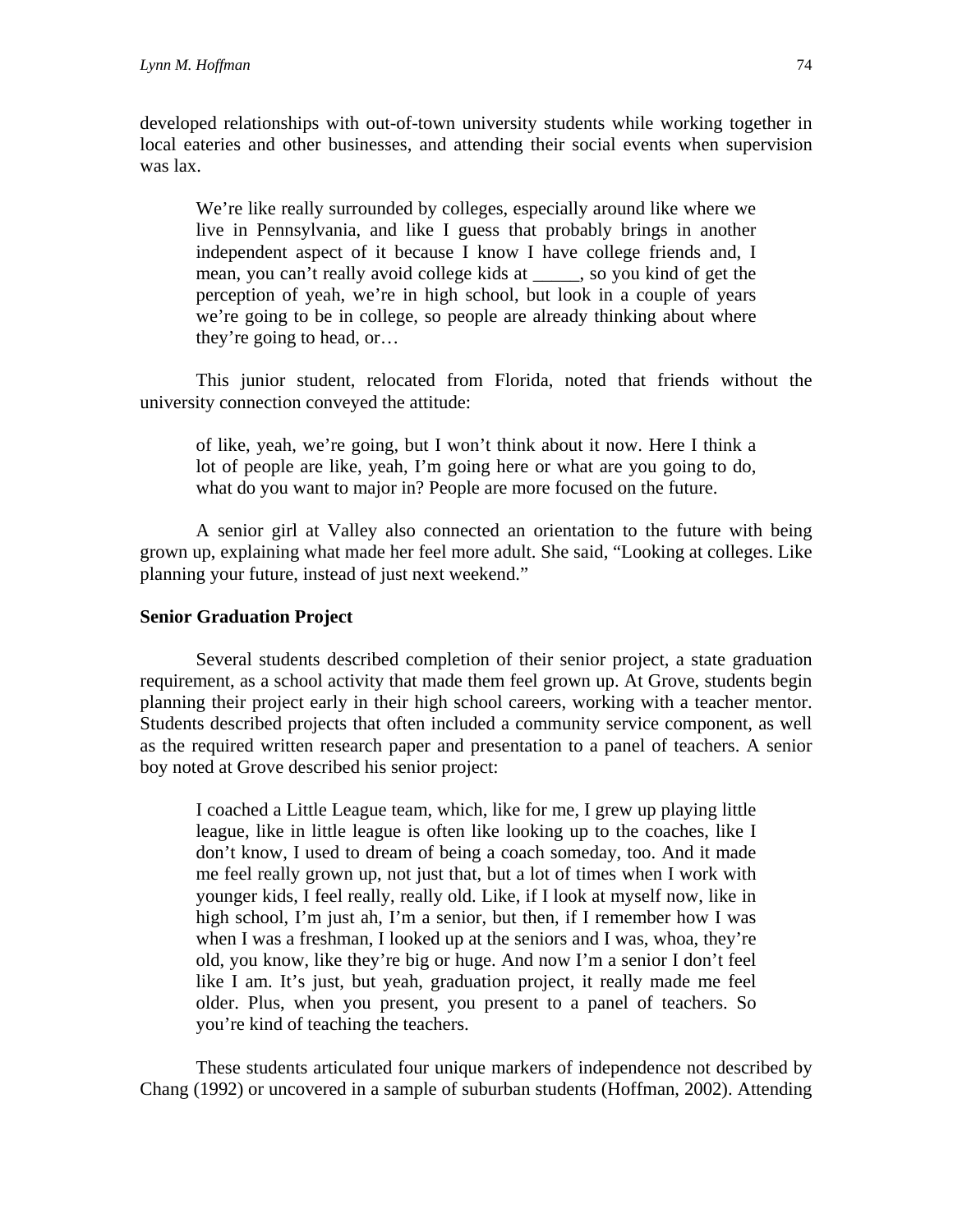school with a block schedule, in which students take fewer classes for longer periods of time, allowed students to feel more grown up as they attended school organized the way they imagined college would be. At Oneida, students met their classes every other day, further approximating the university experience. Making connections with nearby university students, especially in part time work situations, allowed these high students to interact with slightly older near-peers and realize that their own graduation and college experience were imminent. This orientation to the future, whether it meant selecting and attending college or gaining employment after graduation, appeared as an additional marker of independence among these students. While Chang did not uncover this particular marker, she interpreted moving out of the family home as one, often a component of attending college. Among the suburban students I studied (Hoffman, 2002), students noted that getting mail from prospective colleges addressed personally to them made them feel more grown up, but this element was not mentioned among the rural students in this study. Finally, students described how their senior graduation projects, a Pennsylvania graduation requirement, allowed them to take responsibility for a community event or become an expert on a particular topic, acting as adults among younger children or in the company of their teachers.

## **The Yearbook Experience**

Students in this study described their involvement in the production of their yearbook as a source of feeling more grown up. Students from every school described the enormous sense of responsibility that came with producing their books. To make sure that deadlines were met and all spreads (two page features) were completed on time, each group of students described some combination of summer organizational meetings, extra time after school, missed classes during the school day, work at home and at school on snow days, and late night sessions, especially among section and general editors. During the interview at Valley, yearbook class members first learned of an "all-nighter" that the advisor and several section editors spent getting required pages ready by deadline. Students described how they used after school time and all of their negotiating skills to cajole local businesses into buying advertisements for their book to offset production costs. Then, they described their efforts to get these businesses to pay for the ads they ordered. At Grove, one co-editor was praised by other seniors for his ability to effectively match assignments with students' skills: he was remembered fondly for the fake due dates he issued for different assignments to ensure that procrastinating fellow students would have their work in by the real and later deadlines. Describing a particular incident involving one student staffer, the editor sheepishly admitted, "And so, yeah, I'd lie to him. I'd say our deadline's now!"

Students described their yearbook work as stressful but fun. "Yeah it was fun! I liked the pressure, actually." They enjoyed having a hand in creating an important school memento, knowing that their own hard work would make an excellent, well-received book possible. A senior girl from Oneida in her second year on the yearbook staff said, "That's why I came and then also last year when we handed out the yearbooks it was nice to say here, I made this and then that's one of the reasons I came back." A senior boy from Grove noted, "Yeah, I'm like going to like this yearbook more than any other yearbook because I put a lot of work into it. Like there's twenty pages that, you know,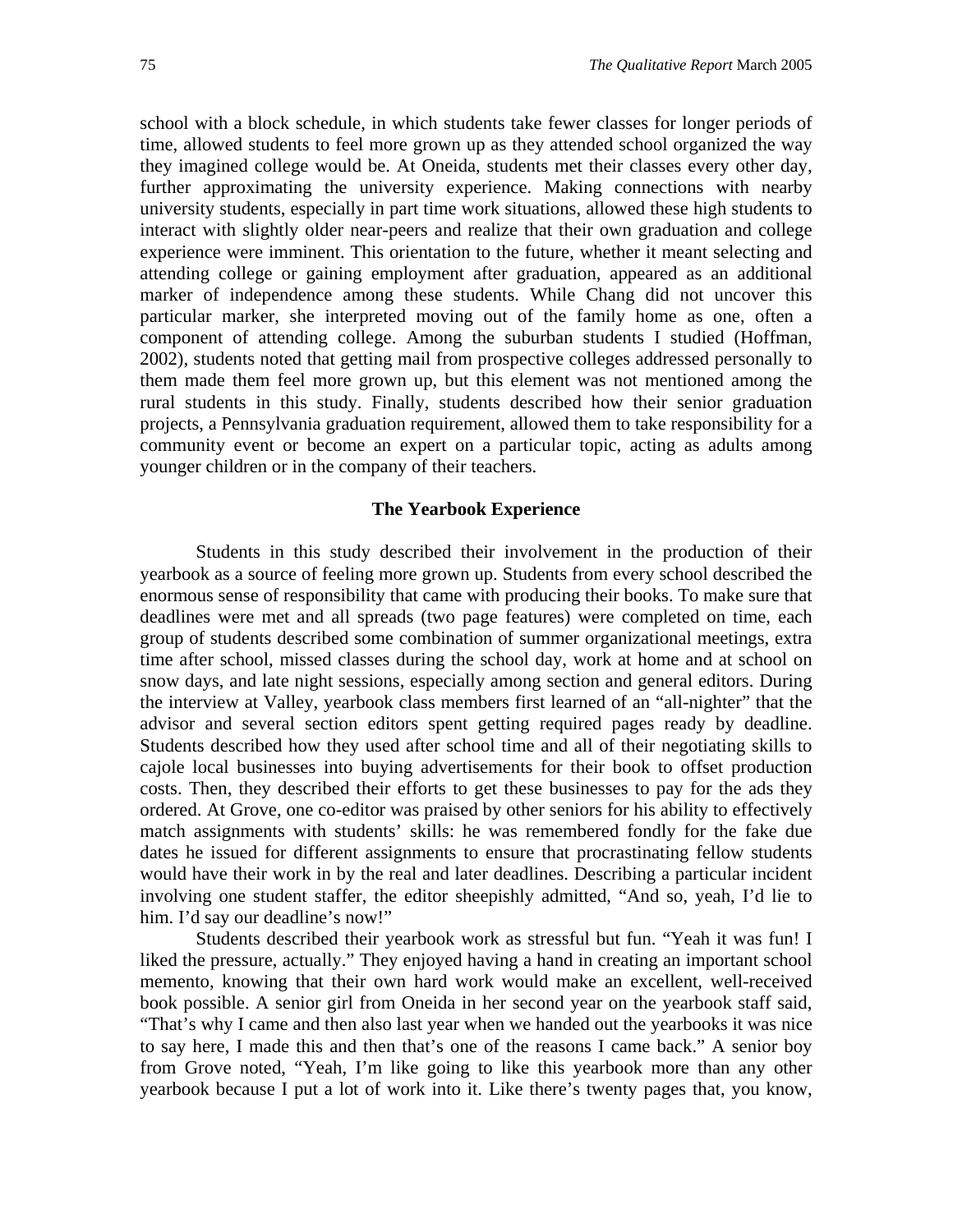yeah (I did)." Just knowing that he was responsible for sections seemed to be enough. In contrast to the yearbooks produced at Harvest, Gillette, and Valley, students at Grove were not listed on yearbook pages as the authors of particular text.

Students also appreciated the autonomy they had in the production of their books. They noted the freedom they had to create pages. A senior boy at Harvest noted, "Designing the page was really up to us." Another student described the balance of the advisor's oversight with the freedom they had in producing their book,

There was like freedom but then there was like directives. Well, here's what you have to do. Do it like this. When you have it done let's look at it. So it's kind of your own deal but yet there was still some control.

At Grove, students described a similar awareness of responsibility to their advisor while enjoying the freedom to work as they wished,

And no adults helped out. Any time like the adults just sort of stepped back, and say, do it. And that's what made me feel like an adult because Mrs. wasn't gonna, she couldn't do anything. She just sort of-it was up to us to do it.

Students uniformly spoke positively about their yearbook experiences, and suggested that participating in the process of creating their yearbooks made them feel more adult. They appreciated the autonomy of the yearbook process in which students managed their time and work output to meet deadlines. They enjoyed the responsibility associated with the production of their book, and demonstrated their commitment by working well beyond the allotted class or club time to complete their tasks. Students' extra hours devoted to the yearbook production fed their appetite for being purposefully active and involved, and they practiced their people skills by soliciting ads, interviews, and negotiating among themselves and fellow students to accomplish their work. For these rural adolescents, working on the yearbook effectively tapped Chang's (1992) three adolescent ethos elements. This finding is consistent with results gathered from suburban yearbook students.

## **High School as a Four-Year Rite of Passage**

Students did not refer to high school as a rite of passage experience in their interviews, as Burnett (1969) described, but expressed their awareness of high school as a four-year passage in their yearbooks. In the Oneida yearbook, a student wrote, "Who will forget the first intimidating days of freshman year, or the last crazy months of senioritis? With football games, SATs, Prom, and those annoying things called classes, high school is quite a mix of experiences." Elaborating on the theme of high school as a journey, another student wrote:

From classroom gossip to lunchroom drama, the frozen images of high school will last a lifetime. From the first step into high school to the last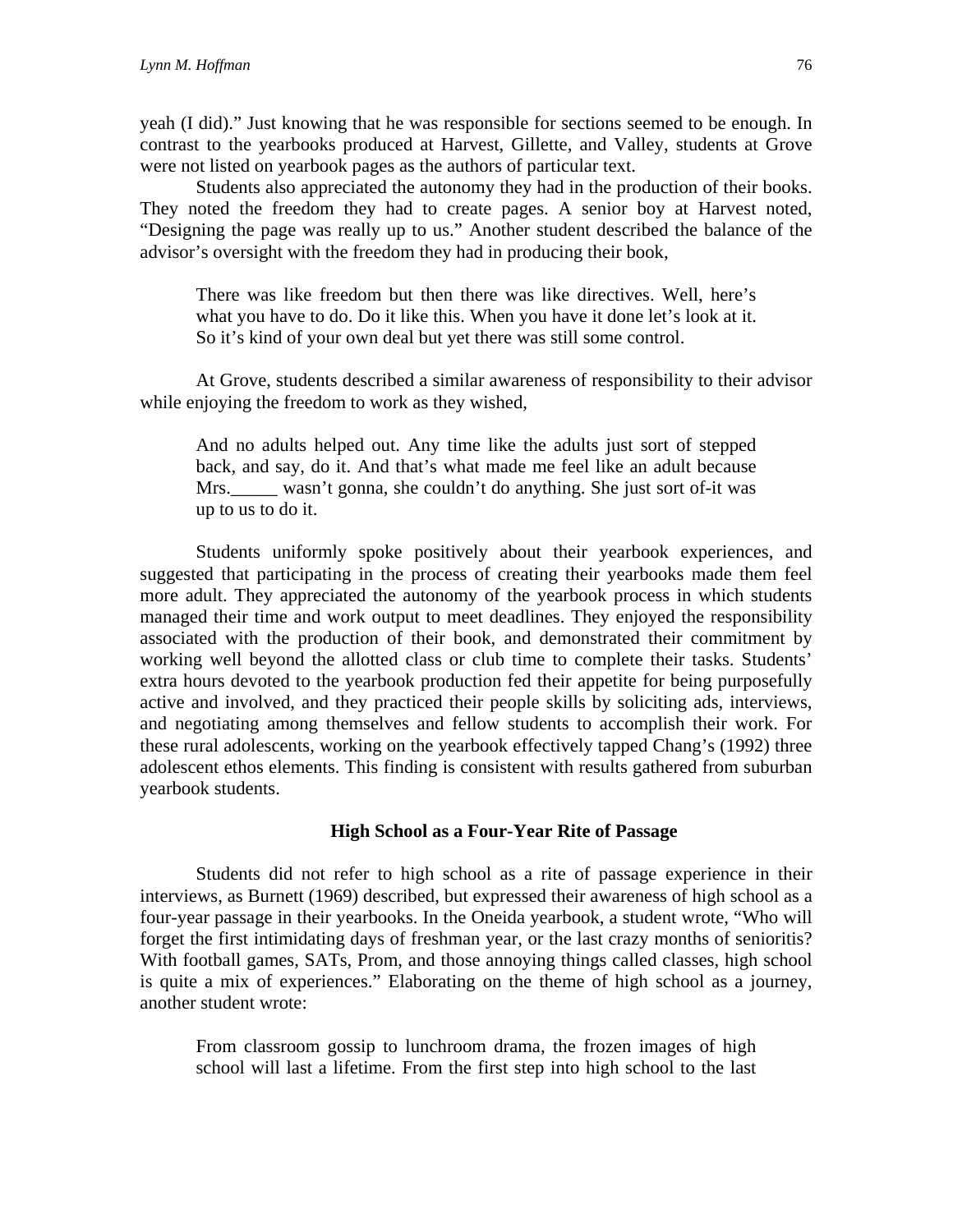step out, students embark on a journey that fills the gaps from childhood to independence.

In the Gillette yearbook, a page was devoted to the current senior class's four year high school sequence laid out in blocks by year, listing class officers, homecoming representatives (the elected girls and their escorts), and the faculty advisors. Text in the freshman block, "entering the high school gave us a new identity and a new outlook on life," gave way to "maturity began to set in as we got used to our new surroundings" in the sophomore section. "Getting closer to graduation, we began planning for life after high school," began the junior block. And finally, in the senior block, "We'll remember… the changes we have been through to get as far as we have." In another portion of the yearbook, a junior girl wrote, "Personally, I'm kind of scared to be a senior. Everything so far has been set as to what you have to do. After next year, we're basically free to choose where our life will lead." Another junior wrote about the responsibility inherent in her fast approaching senior status. "Next year we'll have to be the leaders, and the people that will be looked up to for guidance." A junior also expressed an awareness of high school completion as the beginning of new challenges:

But being a senior is only one step in the whole big staircase of life. Next year will (be) the end to a beginning; we're completing a portion of our life that we can never go back and change…after we graduate…we'll be out on our own, away from our parents and what we grew up knowing.

Yearbook students at Grove also expressed an awareness of high school as a rite of passage that cannot be rewritten. "There are no words to adequately describe the finality and sense of loss that the completion of high school brings. We, the class of 200-, have reached that milestone from which there is no turning back." A senior yearbook writer encourages classmates to reflect upon their transition from "scared, impressionable freshmen" to "seasoned, experienced seniors." Freshmen must endure "the put-downs inherent [sic] with their freshman status" as they, along with other underclassmen, hope for "seniorhood" which is "looked upon with much anticipation and envy." In the Grove yearbook, each underclass section was introduced by a poem. *Upstream* by Carl Sandburg aptly captured the freshman situation, while *Precious Moments* also by Sandburg, introduced the sophomore section. The junior section began with Horace Gregory's, *This Is the Place to Wait*. In the Oneida yearbook, sophomores are described as coming "a step closer to being mighty seniors." Each of the five yearbooks created by students in this sample contained text that reflected these students' perception of high school as a four-year rite of passage experience as described by Burnett (1969).

## **Prom**

The Harvest yearbook website included graduation pictures taken after the hard copy of their book was completed and distributed. *Prom,* a junior-senior affair in each of these high schools, was covered in the spring supplement of the Grove yearbook, and on the Harvest yearbook website. The Oneida yearbook chronicled the events of the prom of the previous year. In these rural schools, *Prom* occurs in each school's lavishly decorated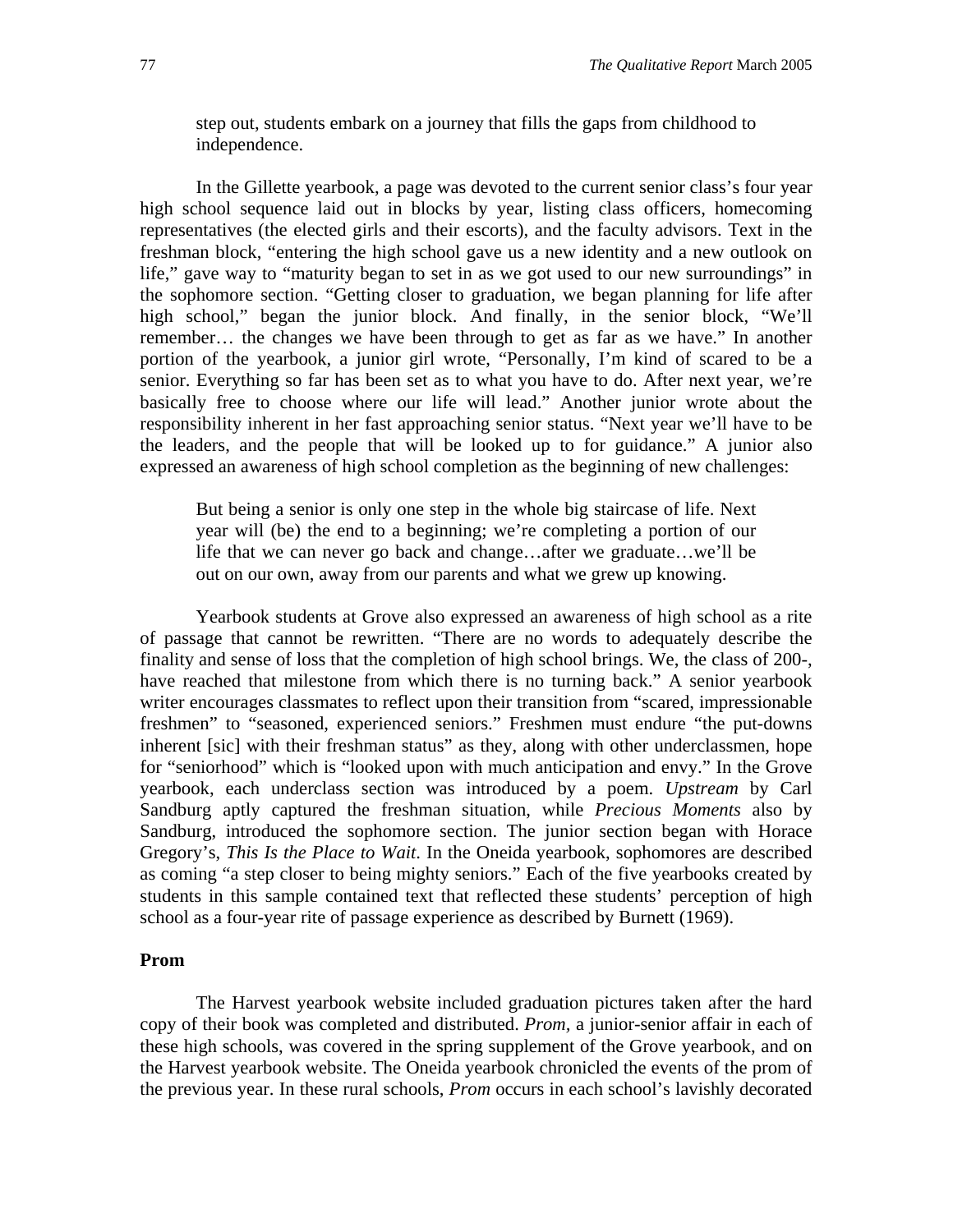gym or cafeteria, except at Grove, where the prom would be held for the first time in an area restaurant. Students expressed emotions from excitement and enthusiasm to bored indifference when asked about their upcoming proms. Reluctant students noted the expense, the uninspiring locations, and a lack of uniqueness associated with the event, as most students attend during both their junior and senior years. In suburban schools, juniors attend the junior prom, usually in the gym or cafeteria, and the senior prom is a lavish, truly once in a lifetime off-campus event, reserved just for seniors (and their dates). However, yearbook coverage described star-struck nights laden with special meaning for the prom goers. At Oneida, "Stars, sparkled and lit the way, as students danced the night away." The king and queen are pictured, along with a variety of candid shots of students at the prom, including a boy in a tuxedo made of duct tape. The yearbook caption read, "(Student) shows his style with his duck tape [sic] tux." Rather than resisting this conventional, adult-authorized arena for being grown up by refusing to attend, this student demonstrated his resistance through his style of dress (Best, 2000). The Grove spring supplement captured the essence of the prom's meaning for many students:

Waking up on that Saturday morning of April 21, you knew the day was anything but ordinary. However, you had no time to relax and daydream about your expectations for one of the biggest nights of your high school career. Hair, makeup and nail appointments are scattered throughout the day. Tuxedos are hanging patiently at the mall and (local store), waiting to be picked up by their teenage owners for the night. Flowers are being arranged into boutonnieres and bouquets by the dozens. Hundreds of teenagers are running errands around\_\_\_\_, frantically preparing for the most momentous high school event of the season: The Prom.

Yearbook students at Grove seemed more excited about their prom during their interviews than students in other schools, perhaps in anticipation of their first prom to be held off school grounds. Their yearbook supplement copy reflected their enthusiasm. "The 200\_ Prom, 'A Night Under the Stars,' will certainly go down as one of the most remarkable evenings in Grove High School history."

Valley's yearbook students made reference to the ritual senior trip, taken independently by students to a nearby seashore town after school ended. Burnett (1969) would call *Prom* a discrete rite of passage event embedded in the high school program. It is primarily an event reserved for juniors and seniors, and its rituals, including a specialized format, dress, and expectations are designed to be a life changing experience for each adolescent who attends. The senior trip is another rite of passage event that Burnett would say sets the adolescent apart from the daily routine and propels him into a unique situation apart from his family resulting in a change within the individual as a result of the experience

## **Rites of Intensification**

Students did not spontaneously discuss intensification experiences, defined by Burnett (1969) as ways to restore interactive balance to groups faced with a change in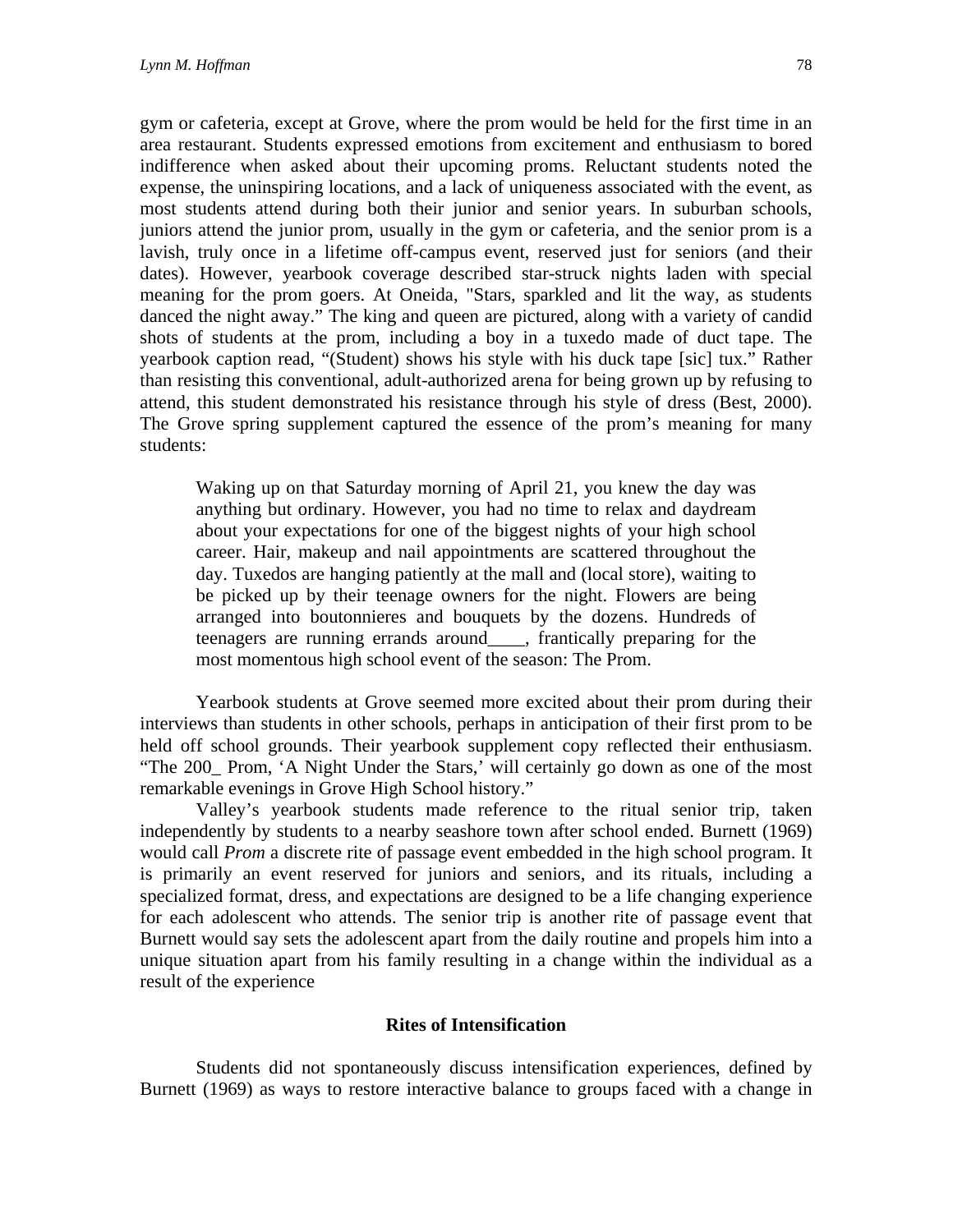conditions. However, there were ample references to such rites in each high school's yearbook.

## **Homecoming**

Each yearbook in this study devoted several pages to *Homecoming*, a week-long fall high school tradition that captures the attention, enthusiasm, and participation of students, teachers, graduates, and community members. Special events and activities are planned during school hours in the selected week, culminating in a pep rally on Friday afternoon, a community parade on Saturday morning, a football game on the home field with a rival school on Saturday afternoon, and a dance on Saturday night that is sometimes open to recent graduates as well as current students. Given the yearbook publication deadlines that precluded extensive coverage of spring events, or even the traditional Winter Dance or Ball, Homecoming was one rite of intensification that could be covered in detail.

Homecoming traditions appeared to be fairly uniform across the five high schools in this study, including spirit week activities within the schools; a pep rally; a football game; the selection of a king, queen, and court; a homecoming dance; and a parade that became a community as well as a school event. Spirit week in each school, designed by upper class students and sanctioned by school officials to rally students' school pride and interest in school activities, entailed dressing up to a proscribed theme each day of the week, selected by the student government members with approval from school administrators. At Oneida, students participated in "comfy-cozy day," college T-shirt day, hat day, and color day. At Valley, yearbook students demonstrated through their copy how they have internalized school rules and regulations. "*Hat Day* was a day set aside when students could wear hats even inside the building. It took some coaxing to allow it, but they finally got the OK." *Beach Day* was also approved, with some apparent caveats. "Although students weren't allowed to dress inappropriately, many still had fun." Long before the Saturday community parade, students in each grade level designed and constructed class floats according to a pre-selected overall theme. Elections were held to select the year's homecoming senior king and queen, along with members of their court representing all four grades. At Gillette, the student body elects only the queen and the female members of her court. Male students become part of the queen's court by being chosen by the selected girls as their escorts. According to the Gillette yearbook, in a school assembly that has supplanted the traditional Friday afternoon pep rally, musical talent segments created by students appear "for the Queen's approval [sic]." On the Friday of spirit week, students in the other four schools participated in an afternoon pep rally, where members of the football team were introduced and applauded, and the newly selected homecoming queen, king, and court members were introduced.

In keeping with Burnett's (1969) definition of a rite of intensification, individual homecoming events helped students to transition from one environment to another, as from school, to community, to a social event such as the homecoming dance, usually as a class. Planning for homecoming also solidified the status of the rising seniors early in the school year as they assumed major responsibility for the execution of its events, and incorporated the new freshmen into the high school as their members created floats within a designated theme, while electing members of the class to represent them on the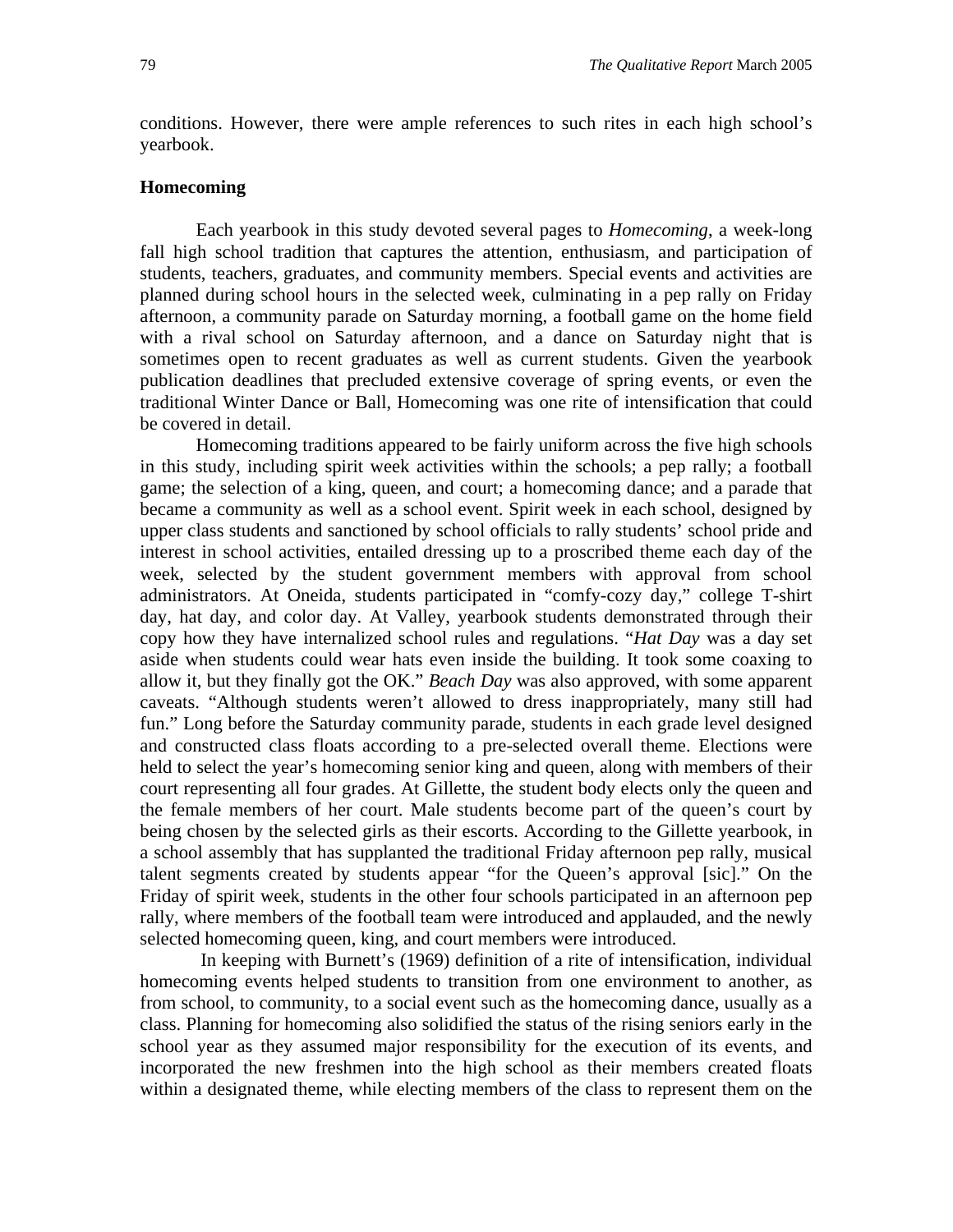court of the senior kings and queens. Burnett noted that these rites of intensification provided students with practice in interacting with others in "ritualized, traditional patterns of action and interdependencies" (p. 7).

## **Conclusions**

There is a danger associated with bringing a conceptual framework to the analysis and interpretation of data. Absent the vigilance of the researcher, important pieces of contrary data can be ignored, missed, or shoehorned inappropriately into a preconceived design. Coming to focus group interviews with the frameworks of Chang (1992) and Burnett (1969) in my mind, I was constantly aware of my obligation to look for nonexamples or lack of fit in these rural students' comments and in the yearbooks they produced. After interviewing a group of suburban students who seemed to have read Chang and Burnett's work and described it as their own, I was certain that this group of rural students would have something different to tell me. I was wrong.

In their interviews, questionnaires, and yearbooks, these rural yearbook students articulated an adherence to the adolescent ethos described by Chang (1992), valuing getting along with everyone, being involved, and being independent. These students, like those previously studied, valued their friends and acquaintances. Unlike the suburban students from a prior sample, or the adolescents described by Chang, these rural students included their teachers as friends. Consistent with Chang's findings and my own (Hoffman, 2002), these rural students enjoyed busy, stressful lives filled with commitments to school activities primarily outside of their academic program, along with part time work and community responsibilities

Finally, consistent with previous findings, these students were actively involved in becoming independent people. They described how driving and working at part time jobs contributed to their feelings of independence, while articulating markers of independence different from prior adolescent groups. Attending a block-scheduled school, interacting with current university students, and developing an orientation toward the future are markers unique to this group of students. Perhaps the relative isolation of these rural students magnifies the influence of the local university student population.

In school, students described their yearbook participation as a maturing experience, steeped in adolescent ethos elements, in which they took control of their own product and workflow and negotiated with peers and adults to create a book of which they could be proud. These yearbook students demonstrated sensitivity to their classmates as they worked to produce inclusive books, attempting to provide some positive coverage of all students regardless of their involvement in school. Suburban yearbook students expressed almost identical ideas about the benefits of their yearbook involvement. Creating and implementing a community project to fulfill their state's mandated senior project requirement helped students feel mature, especially if they had to describe and defend their project before a panel of teachers. Identifying the completion of a senior project as a way of demonstrating maturity is unique to this sample of students.

Students who experienced the stresses and inconveniences of a major construction project, along with the fears associated with bomb threats and other unrest, appeared to feel more grown up as a result of these experiences. They resented the unilateral steps that school administrators took, ostensibly to ensure their safety. School administrators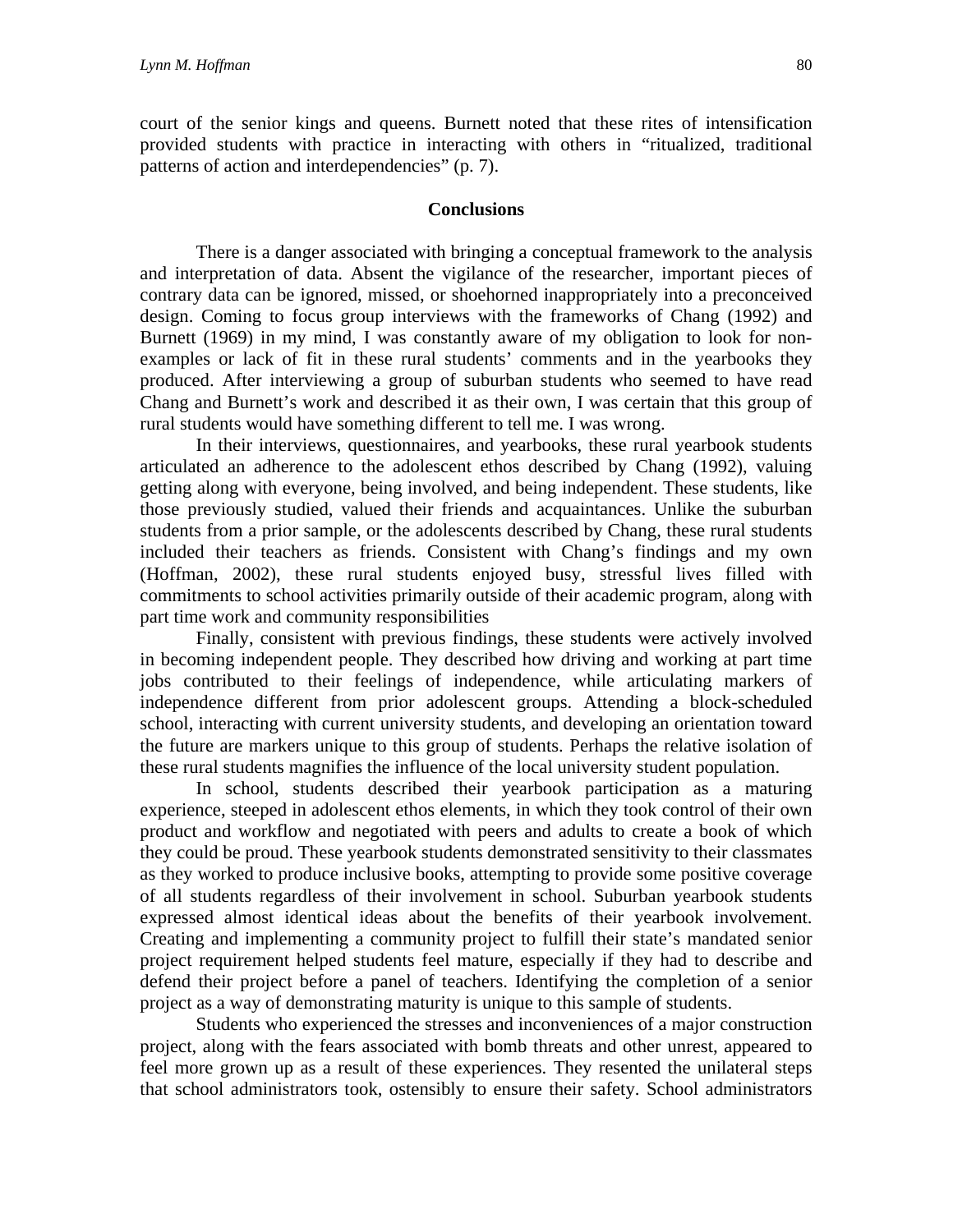grappling with the development of system-wide or school-based safety and security plans, the logistics of conducting school amid lengthy construction projects, or other disruptions, might capitalize upon students' natural investment in these projects, along with their desire to be treated like adults, by including them in related decision-making and implementation processes.

Through their yearbooks, students demonstrated an awareness of high school as a four-year rite of passage experience, echoing Burnett's findings (1969). As Peshkin (1978) observed, these rural students knowingly participated in a four-year journey culminating in the senior year, in which "mystique blends with myth, supported by a bedrock of prerogatives granted and assumed" (p. 177). In addition, they described a variety of intensification experiences that were important to them, such as homecoming, and covered them thoroughly in their books.

Students did not spontaneously discuss their academic experiences during focus group interviews and there was no academic section in three of the five yearbooks analyzed (Table 3).

Table 3

*Comparisons by Percents of Yearbook Pages Devoted to Aspects of the High School Program* 

|                           | Suggested in<br>Yearbook<br>Fundamentals | Oneida           | Valley           | Harvest          | Gillette         | Grove            |
|---------------------------|------------------------------------------|------------------|------------------|------------------|------------------|------------------|
| Pages                     |                                          | $n = 166$        | $n = 166$        | $n = 146$        | $n=155$          | $n=157$          |
| <b>Academics</b>          | $12 - 15$                                | $\boldsymbol{0}$ | 13               | $\boldsymbol{0}$ | 13               | $\boldsymbol{0}$ |
| <b>Student Life</b>       | 25                                       | 11               | 19               | 16               | 15               | 17               |
| Clubs/<br>Organizations   | $12 - 15$                                | 22               | 16               | 12               | 21               | 14               |
| Senior<br>Portraits       |                                          | 25               | 14               | 24               | 16               | 22               |
| Undergrad<br>Portraits    |                                          | 11               | 17               | 14               | 15               | 14               |
| Teachers/<br><b>Staff</b> | $25 - 30$<br>(Total People)              | $\overline{4}$   | 5                | $\overline{4}$   | $\overline{4}$   | 5                |
| Sports                    | $15 - 18$                                | $27\,$           | 16               | 21               | 16               | 24               |
| Community                 | 5                                        | $\boldsymbol{0}$ | $\boldsymbol{0}$ | 3<br>(Festival)  | $\boldsymbol{0}$ | $\boldsymbol{0}$ |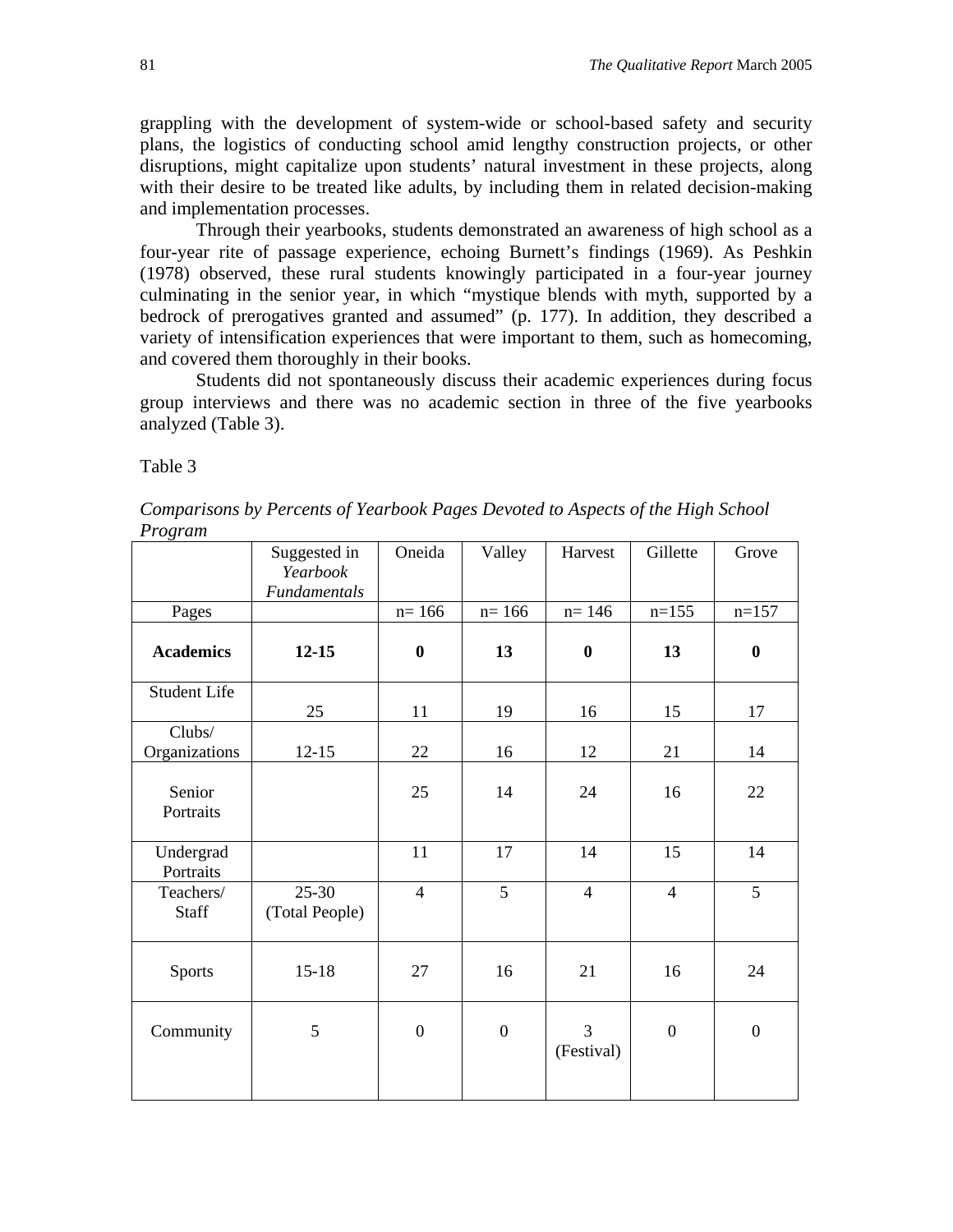| Other |     |     | (current) |     | (seniors' |
|-------|-----|-----|-----------|-----|-----------|
|       |     |     | events,   |     | younger   |
|       |     |     | travel,   |     | years)    |
|       |     |     | work)     |     |           |
| Total | 100 | 100 | 100       | 100 | 100       |

All values are expressed in percentages of total pages after ads, index, initial dedication page(s) (if present), and theme pages with only titles are subtracted.

Like Peshkin (1978), I noted that for students in this sample, "school work is so seldom mentioned that it appears as a truly minor event in their lives" (p. 151). These students' failure to include academic sections for their yearbooks, or stated reluctance to be assigned coverage of the academic sections that did exist, mirrored suburban students' lack of interest in their academic work. Consistent with students in my suburban sample, these students did not initiate conversation about their academic work in focus group interviews, and never spontaneously mentioned academics when talking about what was meaningful to them.

Students in this study were actively involved in the process of growing up. These adolescents demonstrated agency as they appropriated pieces of the high school program to accomplish their maturational goals while constructing "statements of their own sense of position and experience in society" (Marcus & Fischer, 1986, p.153). Excited and proud of the progress they had made, students noted that adults seldom seemed aware of their real accomplishments, as evidenced by this poignant comment made by the high achieving senior male yearbook editor at Grove:

I'm going to remember the fact that every time you tell parents how hard it is, they tell you it'll get a lot harder. That's what I'll remember. You never feel a sense of like you're doing something great because everyone always looks at you that's older and goes, "You're preparing for college," or so it's really neat because all the hard work we do is easy, compared to what you're supposed to do later in life. And that's how I'm going to remember it.

Restructuring the American high school looms large as the next great initiative of school reformers. Yearbook students in this study have reaffirmed Chang's (1992) findings of the importance of an adolescent ethos, in which getting along with everyone, being involved, and being independent are critical components, and ones that are achieved with significant effort.

Unfortunately, students rarely seem to be able to fulfill their need for these elements through their academic work, looking to extracurricular activities and part time jobs to provide these critical life skills and experiences. In particular, students note that much about school actually diminishes their sense of feeling grown up, causing them to look elsewhere for opportunities to mature. Students in this study seemed eager to make connections to their communities and the people in them, designing senior projects and participating in school/community events that reflected an awareness of their communities as special places. In spite of all the societal shifts that have occurred since Burnett (1969) described high school as a four year rite of passage, it seems clear that the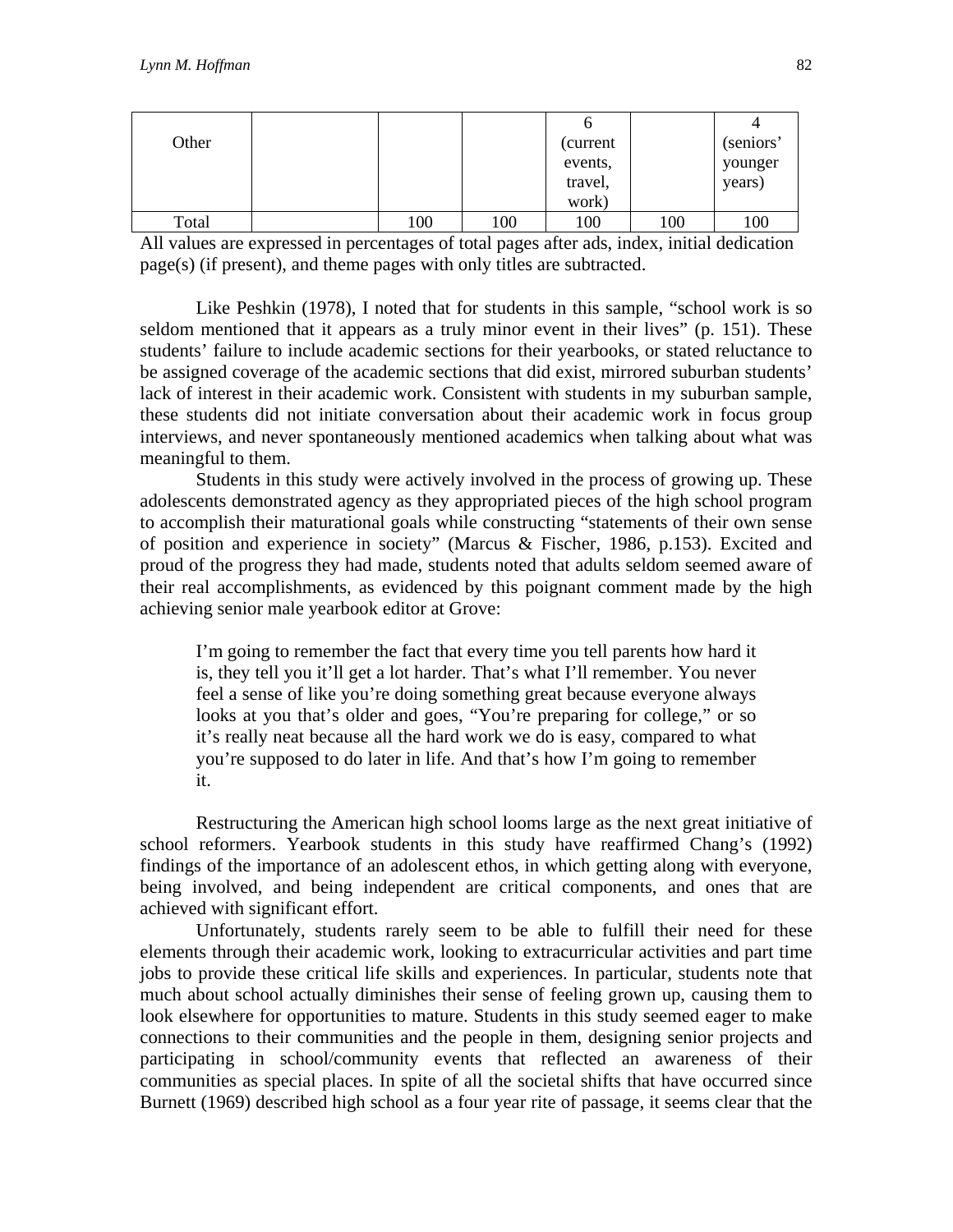same rites and rituals continue to be important to adolescents. What other mechanism is available to adolescents for making the transition from childhood to young adulthood? What other rites and rituals in our society can they share with their parents and other adults of their generation?

Future studies of urban yearbook students in more diverse environments would help to determine if Chang's (1992) ethos elements are more universally expressed, and whether the rites of passage and intensification described by Burnett (1969) are in evidence in urban schools. Study of additional suburban and rural schools would also help to determine if Chang's adolescent ethos elements are more universally held. How might the rural high school program be designed if adolescent ethos and passagework, along with the cultivation of "human excellence" described by Heath (1994), were the centerpieces of the new program, rather than the peripheral elements we adults often perceive them to be?

#### **References**

- Akers, M., Ender, P., & Schaub, L. (1999). *Scholastic yearbook fundamentals* (3rd ed.). New York: Columbia Scholastic Press Association of Columbia University.
- Best, A. (2000). *Prom night: Youth, schools, and popular culture*. New York: Routledge.
- Bills, D., & Geddes, M. (2002). *Prom night: Youth, schools, and popular culture*. [Review of book]. *Teachers College Record, 104*(5). Retrieved September 18, 2005, from http://www.tcrecord.org/content.asp?contentid=10772
- Bock, P. (1979). *Modern cultural anthropology: An introduction*. New York: Knopf.
- Burnett, J. H. (1969). Ceremony, rites, and economy in the student system of an American high school. *Human Organization, 28*(1), 1-10.
- Chang, H. (1992). *Adolescent life and ethos: An ethnography of a U.S. high school*. Washington, DC: Falmer Press.
- Chapple, E., & Coon, C. (1942). *Principles of anthropology*. New York: Henry Holt.
- Clark, L. E., Gerrity, B., Heth, G., & Jack, W. (1991). *The yearbook course*. Dallas, TX: Taylor.
- Foreman, M. L. (1989). Remember the yearbook as a service to readers. *Communication Journalism Education Today, 23*(2), 14.
- Giella, M., & Stanfill, M. (1996). Concurrent school transformation: Resolving the dilemma. *NASSP Bulletin, 80*(576), 59-65.
- Goffman, E. (1959). *The presentation of self in everyday life*. New York: Doubleday.
- Goodlad, J. (1984). *A place called school: Prospects for the future*. New York: McGraw Hill.
- Grant, G. (1988). *The world we created at Hamilton High*. Cambridge, MA: Harvard University Press.
- Heath, D. H. (1994). *Schools of hope: Developing mind and character in today's youth*. San Francisco: Jossey-Bass.
- Hoffman, L. (2002). Why high schools don't change: What students and their yearbooks tell us. *The High School Journal, 86*(2), 22-37.
- Hollingshead, A. (1975). *Elmtown's youth and Elmtown revisited*. New York: Wiley.
- Howley, C. (1997). How to make rural education research *rural*: An essay at practical advice. *Journal of Research in Rural Education, 13*(2), 131-138.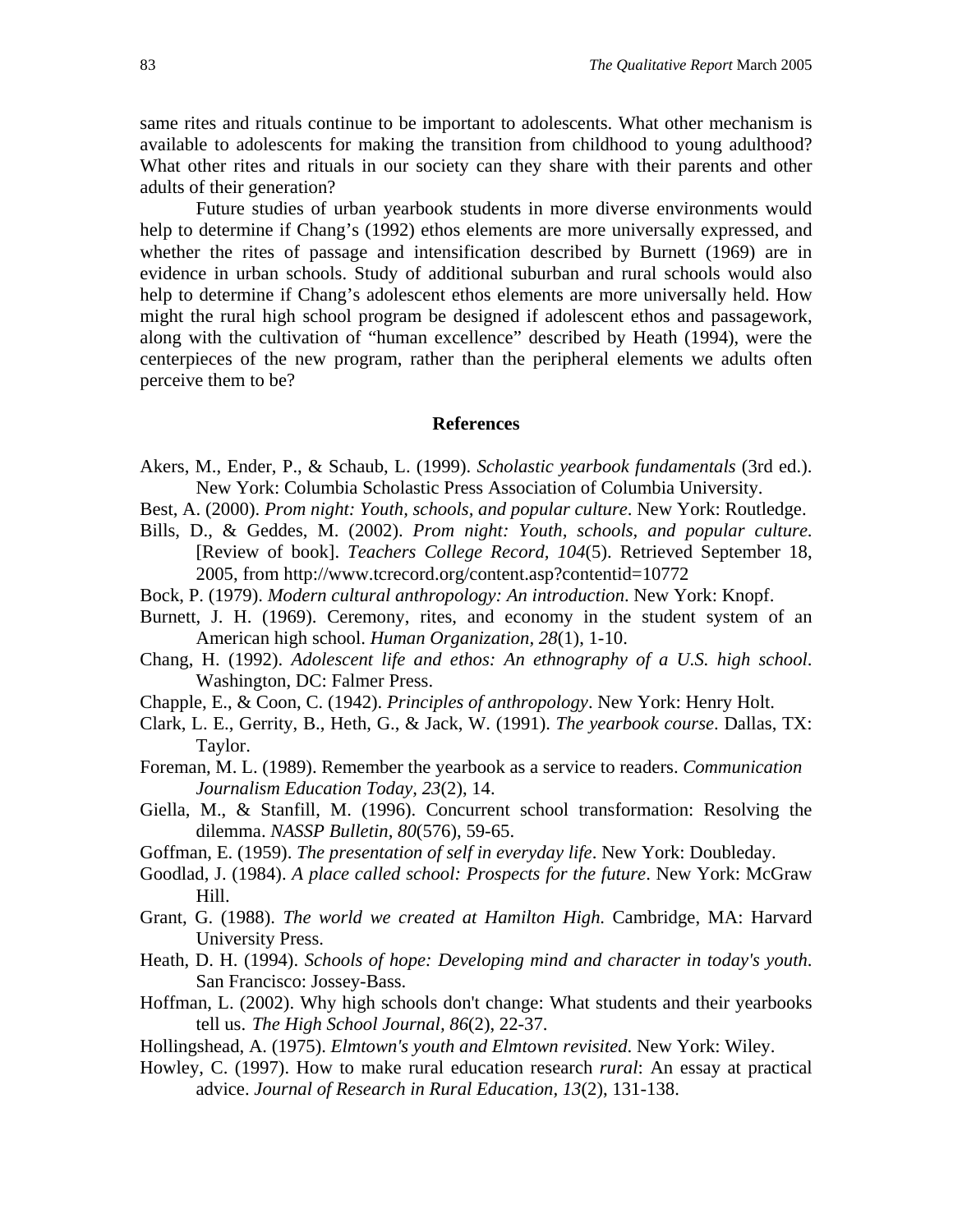- Kleibard, H. (1995). *The struggle for the American curriculum*. New York: Routledge.
- Levin, B. (1999). What is educational administration, anyway? *Educational Administration Quarterly, 35*(4), 546-561.
- Lightfoot, S. (1983). *The good high school: Portraits of character and culture*. New York: Basic Books.
- Lynd, R., & Lynd, H. (1929). *Middletown: A study in American culture*. New York: Harcourt Brace and World.
- Marcus, G. E., & Fischer, M. M. J. (1986). *Anthropology as cultural critique: An experimental moment in the human sciences*. Chicago: The University of Chicago Press.
- Marshall, C., & Rossman, G. (1989). *Designing qualitative research*. Newbury Park, CA: Sage.
- Miles, M., & Huberman, A. M. (1994). *Qualitative data analysis*. Thousand Oaks, CA: Sage Publications.
- Moore, S., & Myerhoff, B. (1977). Secular ritual: Forms and meanings. In S. Moore & B. Myerhoff (Eds.), *Secular ritual* (pp. 3-24). Assen, The Netherlands: Van Gorcum.
- Muncy, D., & McQuillan, P. (1996). *Reform and resistance in schools and classrooms: An ethnographic view of the coalition of essential schools*. New Haven, CT: Yale University Press.
- Nachtigal, P. M. (1982). Education in rural America: An overview. In P. M. Nachtigal (Ed.), *Rural education: In search of a better way* (pp. 3-13). Boulder, CO: Westview Press.
- National Association of Secondary School Principals. (2004). *Breaking ranks II: Strategies for leading high school reform*. Reston, VA: Author
- National Commission on Excellence in Education. (1983). *A nation at risk: The imperative for educational reform*. Washington, DC: Author
- National Commission on the High School Senior Year. (2001). *Raising our sites: No high school senior left behind*. Princeton, NJ: Author
- *No Child Left Behind Act.* (2002). Pub. L. No. 107-110, 115 Stat. 1425. Retrieved June 12, 2004, from http://www.ed.gov/legislation/ESEA02/
- Patton, M. Q. (2002). *Qualitative evaluation and research methods* (3rd ed.). Thousand Oaks, CA: Sage.
- Peshkin, A. (1978). *Growing up American: Schooling and the survival of community*. Chicago: The University of Chicago Press.
- Powell, A., Farrar, E., & Cohen, D. (1985). *The shopping mall high school*. Boston: Houghton Mifflin.
- Prentice, T.A. (1980). Yearbook content criticized: Drinking, drug use story sparks parent, staff controversy. *Scholastic Editor 59*(4), 12-15.
- Savedge, C. (1985). *Scholastic yearbook fundamentals*. New York: Columbia Scholastic Press.
- Schlereth, T. J. (Ed.). (1985). *Material culture: A research guide*. Lawrence: University Press of Kansas.
- Sizer, T. R. (1992a). *Horace's compromise: The dilemma of the American high school*. Boston: Houghton Mifflin.
- Sizer, T. R. (1992b). *Horace's school: Redesigning the American high school*. Boston: Houghton Mifflin.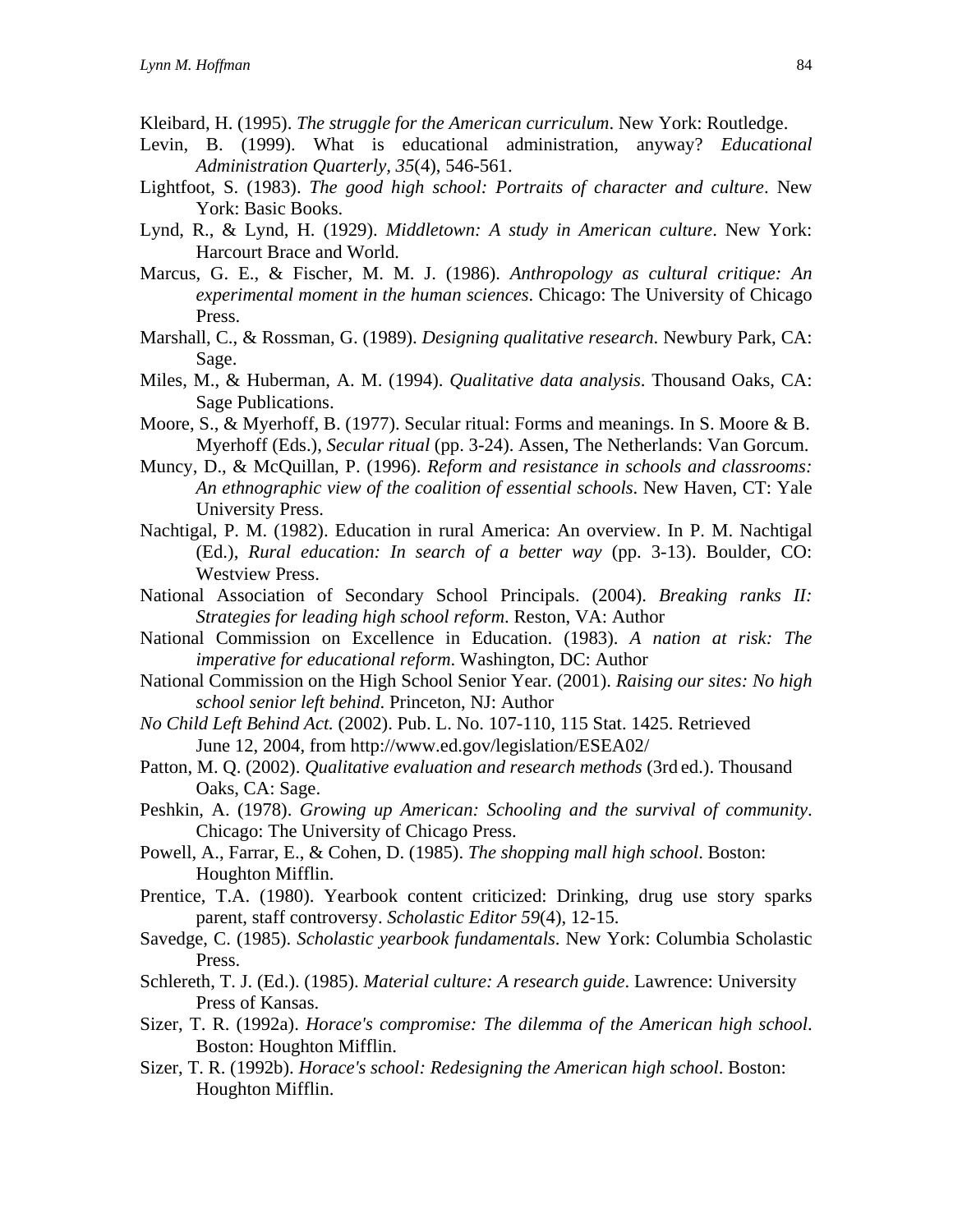- Smith, J. M. (1972). *Group discussions in interviewing in market and social research.* Boston: Routledge and Kegan Paul.
- Stewart, D., & Shamdasani, P. (1990). *Focus groups: Theory and practice*. Newbury Park, CA: Sage Publications.
- Turner, V. (1982). *Celebration: Studies in festivity and ritual*. Washington, DC: Smithsonian Institution Press.
- Tyack, D., & Cuban, L. (1995). *Tinkering toward utopia*. Cambridge, MA: Harvard University Press.
- Van Gennep, A. V. (1960). *The rites of passage*. (M. B.Vizedom & G. Caffee, Trans.) Chicago: The University of Chicago Press. (Original work published in 1908).
- Vaughn, S., Schumm, J., & Sinagub, J. (1996). *Focus group interviews in education and psychology*. Newbury Park, CA: Sage.

## **Appendix A**

## Interview Guide

## I. Introduction

- A. Expression of appreciation/ need for taping of the interview
- B. Statement of the purpose of the interview
- C. Guidelines to be followed during the interview
- II. Warm-Up

A. Distribution of index cards/ Students write most memorable high school experiences

B. General demographic information/ yearbook information (title, theme)

- III. Yearbook Content
	- A. How staff made decisions about sections
	- B. Page allotment to various sections/ rationale
	- C. Second thoughts about
	- D. Most memorable experiences (as listed on questionnaire)
	- E. How experiences are incorporated into yearbook, if at all
- IV. Passage to adulthood experiences
	- A. Experiences during high school years that made students feel more adult
	- B. How incorporated into yearbook, if at all
	- C. Extracurricular activities/ effects on students
	- D. Value of their yearbook staff experience

V. Wrap-Up